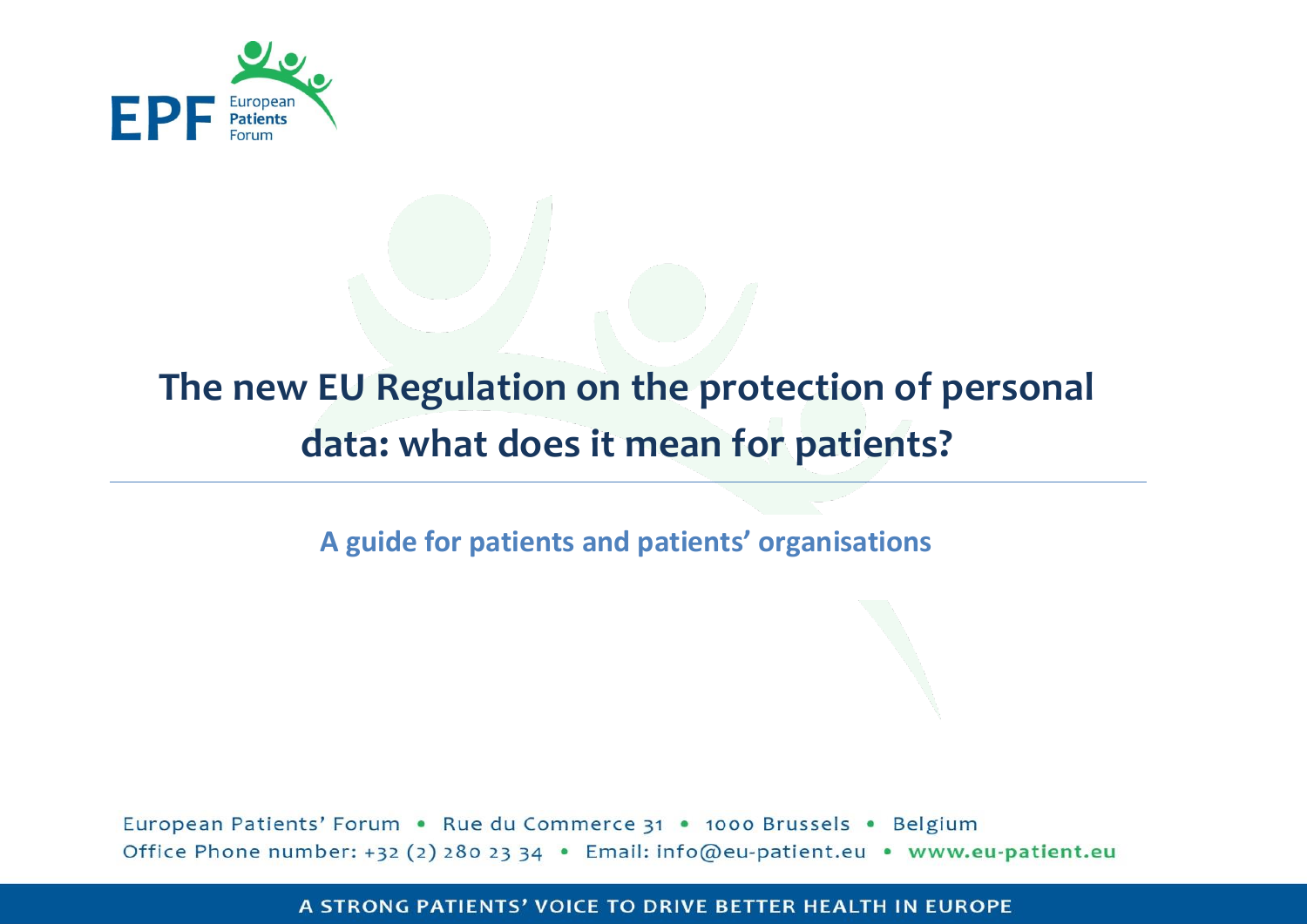

### Contents

| 1. |     |                                                                                                                     |
|----|-----|---------------------------------------------------------------------------------------------------------------------|
|    | 1.1 |                                                                                                                     |
|    | 1.2 |                                                                                                                     |
|    | 1.3 |                                                                                                                     |
|    | 1.4 |                                                                                                                     |
|    |     |                                                                                                                     |
|    | 2.1 |                                                                                                                     |
|    | 2.2 |                                                                                                                     |
|    | 2.3 |                                                                                                                     |
|    | 2.4 |                                                                                                                     |
| 3. |     |                                                                                                                     |
| 4. |     |                                                                                                                     |
|    | 4.1 |                                                                                                                     |
|    | 4.2 |                                                                                                                     |
|    | 4.3 |                                                                                                                     |
|    | 4.4 | What about when patients' organisations are collecting, using, and sharing patients' data for advocacy purposes? 20 |
| 5. |     |                                                                                                                     |
| 6. |     |                                                                                                                     |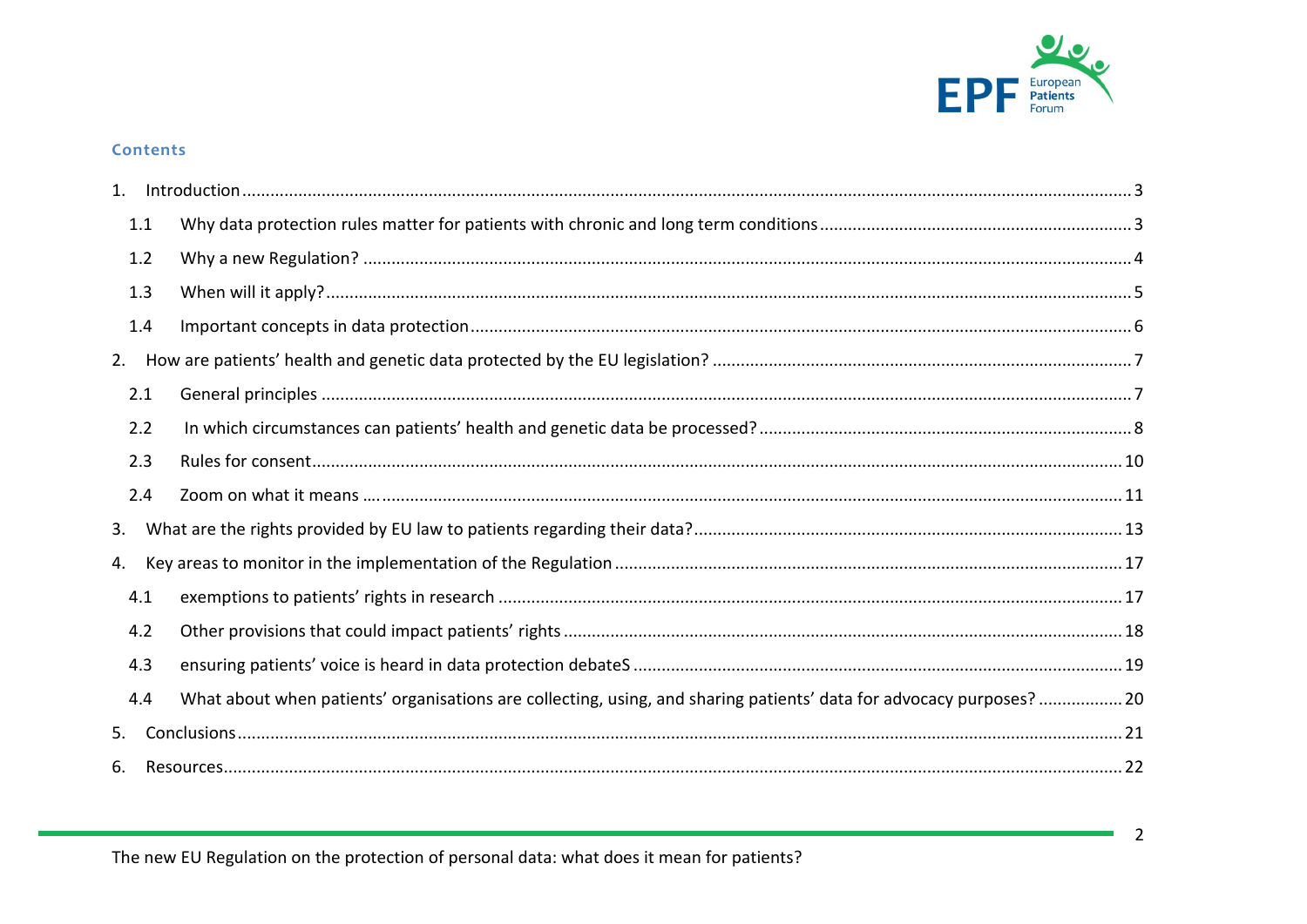

# <span id="page-2-0"></span>1. Introduction

In May 2016, the European Union adopted a new Regulation [\(EU\) 2016/679 on](http://eur-lex.europa.eu/legal-content/EN/TXT/?uri=OJ%3AL%3A2016%3A119%3ATOC)  [the protection of personal data.](http://eur-lex.europa.eu/legal-content/EN/TXT/?uri=OJ%3AL%3A2016%3A119%3ATOC) The European Patients' Forum has actively advocated for a balanced approach to protect patients' privacy while ensuring patient's data can be shared for healthcare and research purposes since the publication of the proposal for a regulation in 2012. The final Regulation provides more rights to citizens to be better informed about the use made of their personal data, and gives clearer responsibilities to people and entities using personal data.

**This document outlines what this new legislation means from a patients' perspective and how patients' organisations can contribute to ensuring that patients' rights to privacy, data sharing, and accessing their health data are implemented optimally.**

#### **What is personal data?**

Personal data is information about a particular natural person that allows, or could allow identifying the person. It is important to distinguish between identifiable data (even if it is key coded) and data that is rendered completely anonymous, as the Regulation applies to the former, and not the later (Recital 36). It may be any information relating to an individual, whether it relates to his or her private, professional or public life. To be covered by the Regulation the data need to be collected and used by someone else (a person or legal entity).

# <span id="page-2-1"></span>**1.1 WHY DATA PROTECTION RULES MATTER FOR PATIENTS WITH CHRONIC AND LONG TERM CONDITIONS**

Patients' fundamental right to protection of their health data is an important issue in diverse contexts such as healthcare, including care given through eHealth or in a cross-border healthcare context, and research (clinical trials, clinical investigations, epidemiological research, patient registries…).

On the one hand, health and genetic data belong to the category of 'sensitive data', and benefit from additional protection in EU law. Unauthorised disclosure of personal health information could negatively impact on an individual patient's personal and professional life.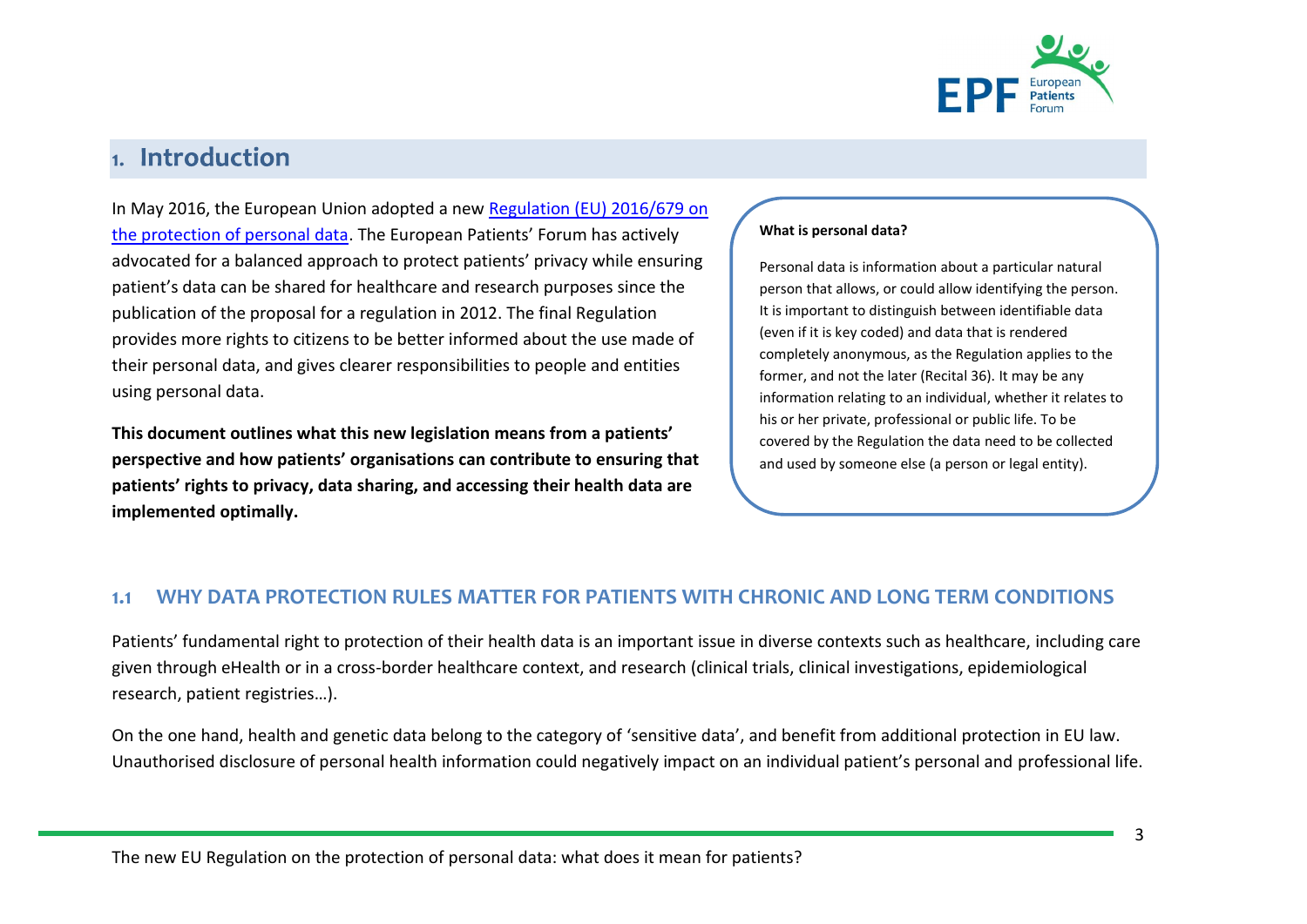

On the other hand, the processing of health data is fundamental for the good functioning of healthcare services, for patients' safety, and to advance research and improve public health. Patients organisations are also gathering and using patients' data in their advocacy

or research activities. So being able to use patients' personal data is sometimes important to advance research, healthcare practices or patients' rights.

**For the reasons above it is important that patient organisations are aware of the rights of patients in this area and engage in order to ensure that the patients' perspective on data sharing, consent and data privacy are taken into account in healthcare and research. It is patients' data, patients' health and patients' privacy that are at stake.**

*"Whenever issues linked to data protection are under discussion it is all too easy to get distracted from the one simple point that attracted us to the discussion in the first place: the fact that there are many millions of patients across Europe who have unmet health needs. New treatments are only going to come from medical research and the use of patient data will play a crucial role in this."* Nick Meade, Genetic Alliance UK

# <span id="page-3-0"></span>**1.2 WHY A NEW REGULATION?**

New technologies are offering a wealth of opportunities to collect, use and share health data more efficiently, e.g. to empower patients in managing their diseases, for research, and to improve the quality, safety, and efficiency of healthcare systems. But they pose new challenges for privacy and data security.

In 2015, a special Eurobarometer on Data Protection showed that most citizens did not feel in control of what happens to their data nowadays.<sup>1</sup> The new Regulation seeks to address this by empowering citizens with more rights and information.

 $\overline{a}$ <sup>1</sup> Special Eurobarometer 431 on Data Protection, June 2015 : [http://ec.europa.eu/public\\_opinion/archives/ebs/ebs\\_431\\_en.pdf](http://ec.europa.eu/public_opinion/archives/ebs/ebs_431_en.pdf)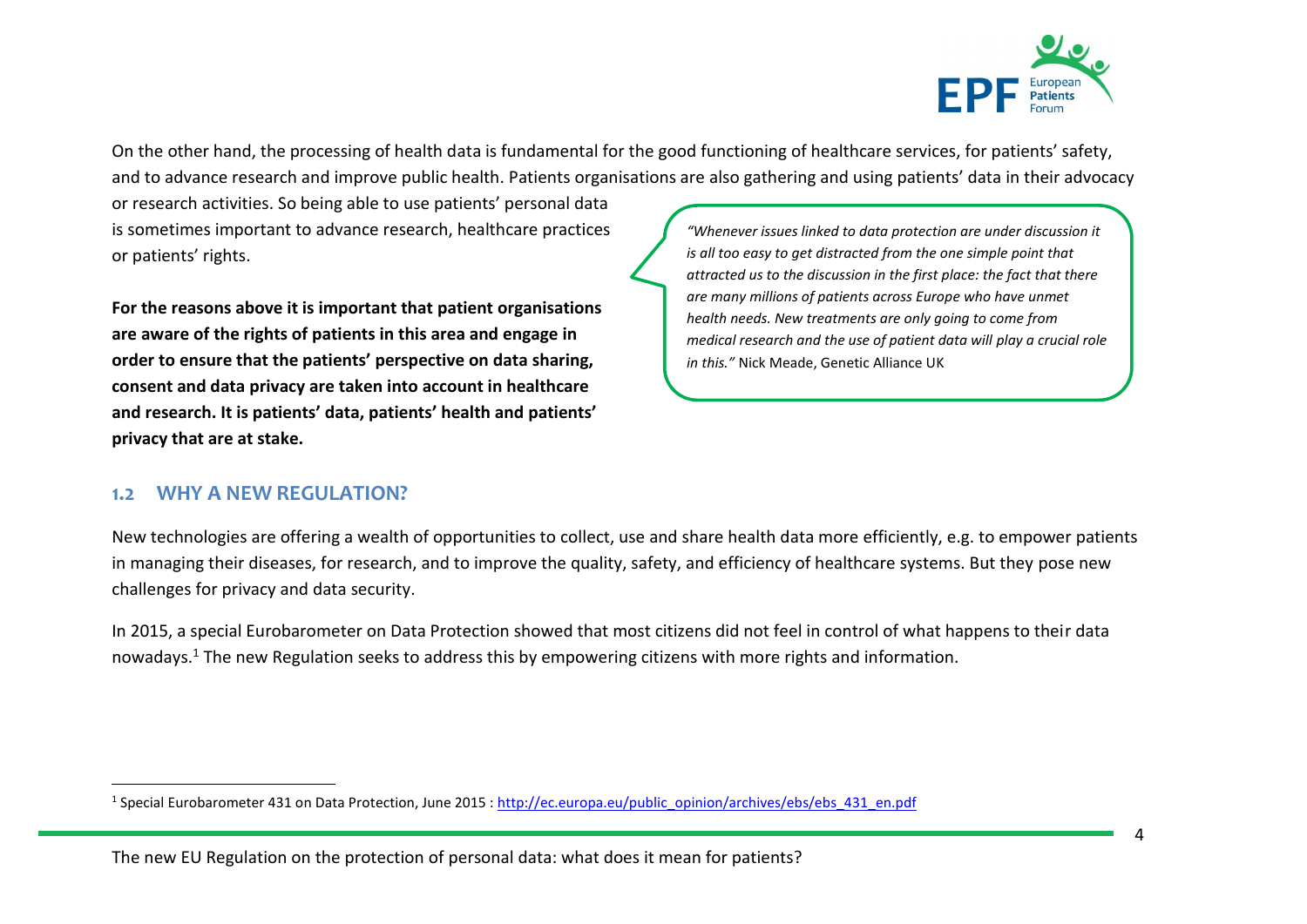

Currently the Directive on general data protection of 1995 is in application until the new Regulation is implemented. it has contributed to harmonising data protection rules in the European Union. However, a new Regulation was necessary to take into account the changes triggered by new technologies, such as the increasing use of internet and electronic means in healthcare and telemedicine.

While the Directive is not directly applicable in Member States who had to adopt provisions in the national law to comply with it – which gives way to more difference in interpretation from one country to another – the Regulation will apply directly to Member States. Apart from specific exceptions in the text of the Regulation where Member States are allowed to adopt further measures, the same provisions apply across the EU. This can be positive for example to facilitate cross border research and cross border healthcare.

# <span id="page-4-0"></span>**1.3 WHEN WILL IT APPLY?**

The new Regulation will apply from **28 May 2018.**

#### **Data Protection: A fundamental right**

The Charter of Fundamental Rights of the European Union has established the right to protection of personal data as a fundamental right in its Article 8. It means that everyone has the right to protection of data concerning him or her and that processing\* must be fair, for specified purposes and on the basis of the consent of the person concerned. Another important part is that it gives people the right to access data concerning themselves and have incorrect information rectified.

\*See page 5 (definition of processing)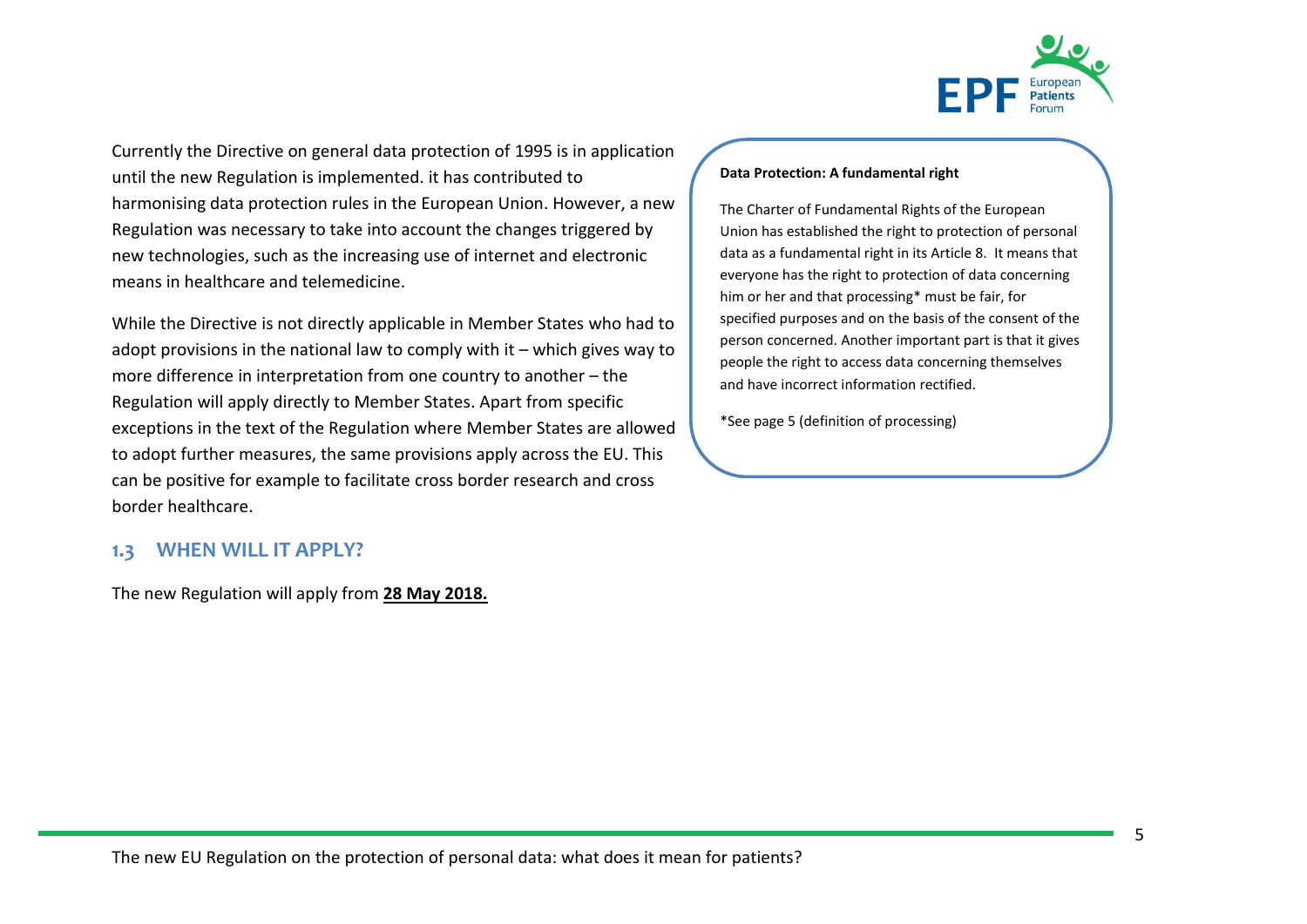

### <span id="page-5-0"></span>**1.4 IMPORTANT CONCEPTS IN DATA PROTECTION**

**Below are some important terms you need to know to understand the EU Data Protection legislation<sup>2</sup> :**

**Data processing:** any operation performed on personal data such as collection, recording, organisation, structuring, storage, adaptation, retrieval consultation, use, disclosure by transmission, making available or disseminating, erasure, destruction.

> **Data subject:** The person the data is about. For example, patients are data subject when their personal data are processed for healthcare or research purpose. The Regulation also grants rights to data subjects in order to protect their personal data.

**Data controller:** the persons or entities (whether public or private) which collect and process personal data. They determine the purpose(s) and means for processing the data. For instance, medical practitioners are usually controllers of their patients' data.

 $\overline{a}$ 

<sup>&</sup>lt;sup>2</sup> "Processing" and "controller" are also defined more formally in the Regulation see article 4 (2) and (7)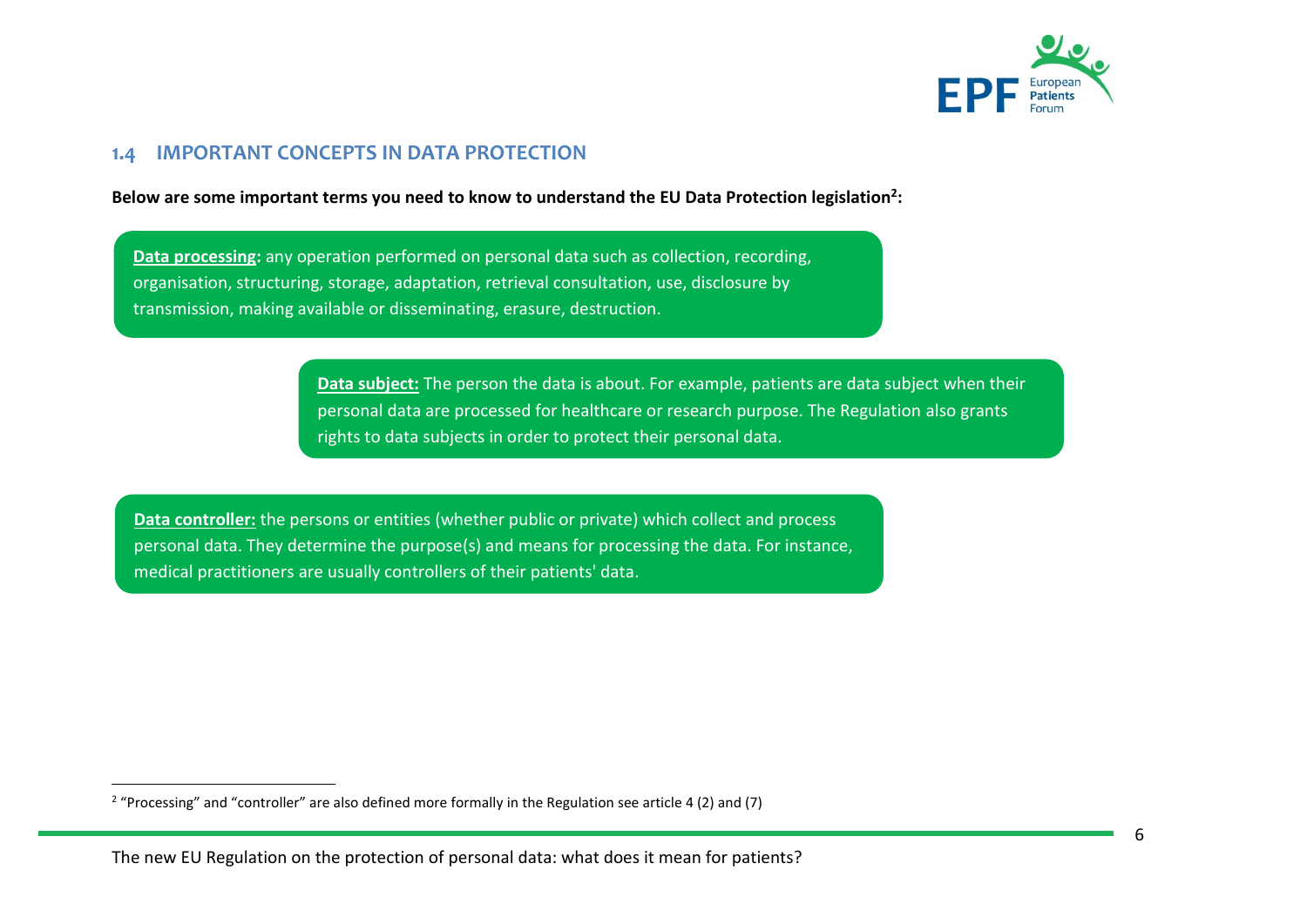

# <span id="page-6-0"></span>2. How are patients' health and genetic data protected by the EU legislation?

# <span id="page-6-1"></span>**2.1 GENERAL PRINCIPLES**

The Data Protection Regulation sets clear principles that apply to all use of patients' data and to all data controllers. These principles, defined in Article 5, are important because if they are disregarded by a data controller, the use they make of the data is not lawful. **They must always be respected by all data controllers**:

| <b>Principle</b>                     | What does it mean?                                                                                     |  |  |
|--------------------------------------|--------------------------------------------------------------------------------------------------------|--|--|
| Lawfulness, fairness and             | Data has to be processed in accordance with the European Union and Member State laws, data             |  |  |
| transparency                         | controllers have to be transparent with patients regarding what happens to their personal data.        |  |  |
| <b>Purpose limitation</b>            | The data has to be collected for a specific explicit and legitimate purpose and cannot be used for     |  |  |
|                                      | other purposes beyond that. It is, however, considered that further processing for scientific          |  |  |
|                                      | research, archiving or statistical purposes is not incompatible with this principle. So data can be    |  |  |
|                                      | re-used for research.                                                                                  |  |  |
| Data minimisation                    | It means that data controller should only ask patients information that is needed and relevant         |  |  |
|                                      | for the purpose for which they are collecting data.                                                    |  |  |
| <b>Accuracy</b>                      | Controllers have to ensure that their data is accurate. If it is not, the controller should take every |  |  |
|                                      | reasonable step to rectify it.                                                                         |  |  |
| Limited storage                      | Data can only be stored for a limited period, except for archiving and scientific research             |  |  |
|                                      | purposes.                                                                                              |  |  |
| <b>Integrity and confidentiality</b> | Data has to be processed in a manner that minimises risks to confidentiality and integrity of the      |  |  |
|                                      | data (which means ensuring its consistency and accuracy, as opposed to data corruption).               |  |  |
| <b>Accountability</b>                | This is a new principle compared to the 1995 Directive. It means the data controllers should not       |  |  |
|                                      | only apply the principles in the law but they also have to be able to prove that they are              |  |  |
|                                      | accountable and respect the above principles, it means the burden of the proof is with them.           |  |  |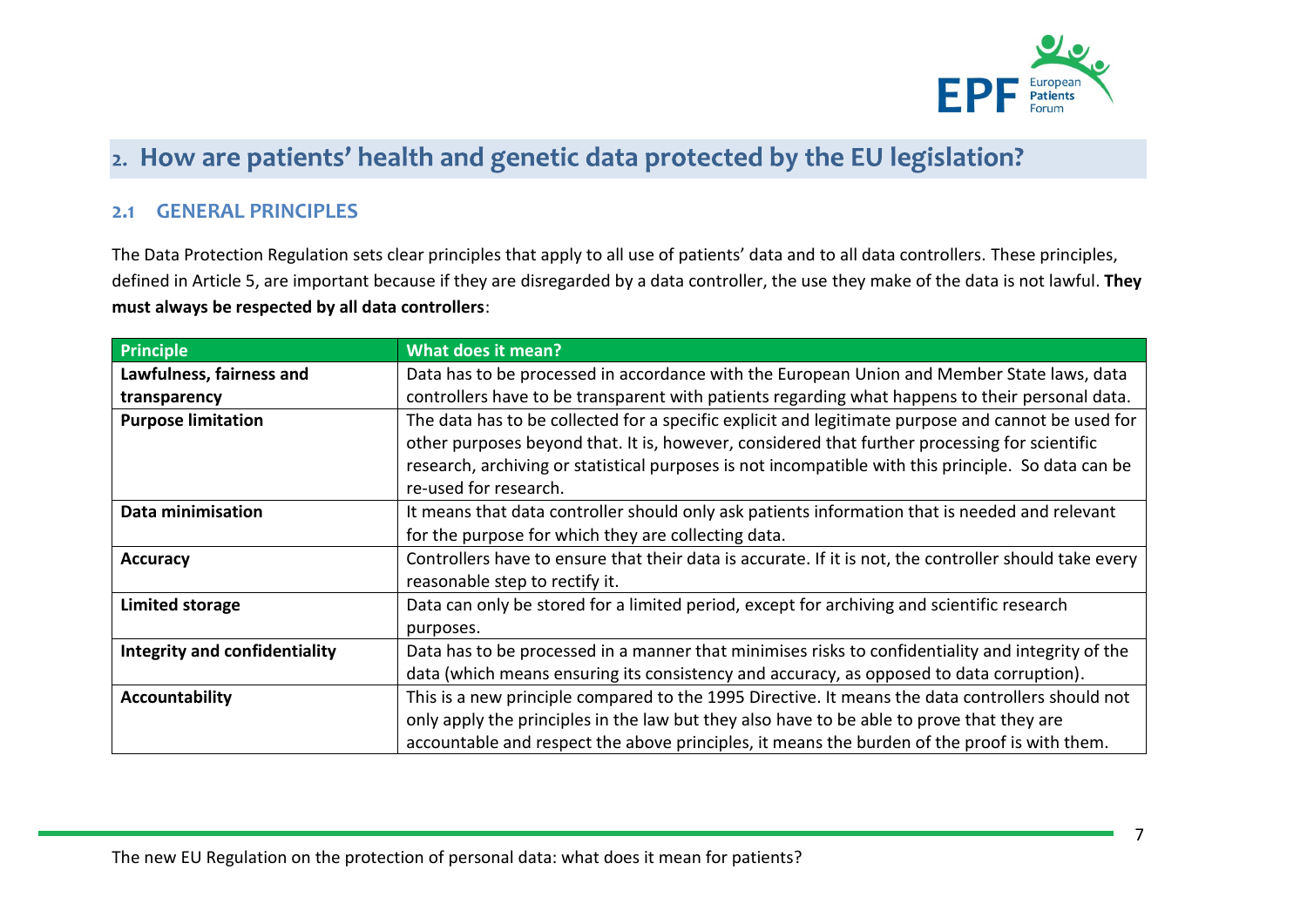

# <span id="page-7-0"></span>**2.2 IN WHICH CIRCUMSTANCES CAN PATIENTS' HEALTH AND GENETIC DATA BE PROCESSED?**

Patients' health and genetic data are considered as a special category of data called "sensitive data". This encompasses all personal data which are, by their nature, particularly sensitive in relation to fundamental rights and freedoms and merit specific protection as the context of their processing could create significant risks. It is forbidden to share such personal data, including patients' health and genetic data, unless it is under one of the grounds cited in Article 9 paragraph 2, encompassed in the table below:

#### **What is "data concerning health"?**

"personal data related to the physical or mental health of a person, including the provision of health care services, which reveal information about his or her health status" Article 4 (15)

#### **What is "genetic data"?**

personal data relating to the "inherited or acquired genetic characteristics of a person which give unique information about the physiology or the health of that natural person and which result, in particular, from an analysis of a biological sample" Article 4 (13)

| <b>Ground</b>                                                                        | What does it mean?                                                                                                                                                                                                                                                                                              |  |
|--------------------------------------------------------------------------------------|-----------------------------------------------------------------------------------------------------------------------------------------------------------------------------------------------------------------------------------------------------------------------------------------------------------------|--|
| If the patient gives explicit and<br>unambiguous consent to the use of<br>their data | It means the patient made an "affirmative action" (for example ticking a box is an<br>affirmative action, while unticking an already ticked box would not be considered as such)<br>to give an indication that they agree with their data being processed. (For more details see<br>part 2.3).                  |  |
|                                                                                      | <b>Example:</b> The informed consent forms for clinical trials often ask patients for their consent<br>regarding the use of their data.                                                                                                                                                                         |  |
| If the patient makes the data manifest<br>himself or herself                         | If patients make their health information public, then it means they agree to it being used<br>by third parties and thus the data is no longer particularly protected as sensitive data.<br>Interpretation of what making information "manifestly public" means may differ from one<br>Member State to another. |  |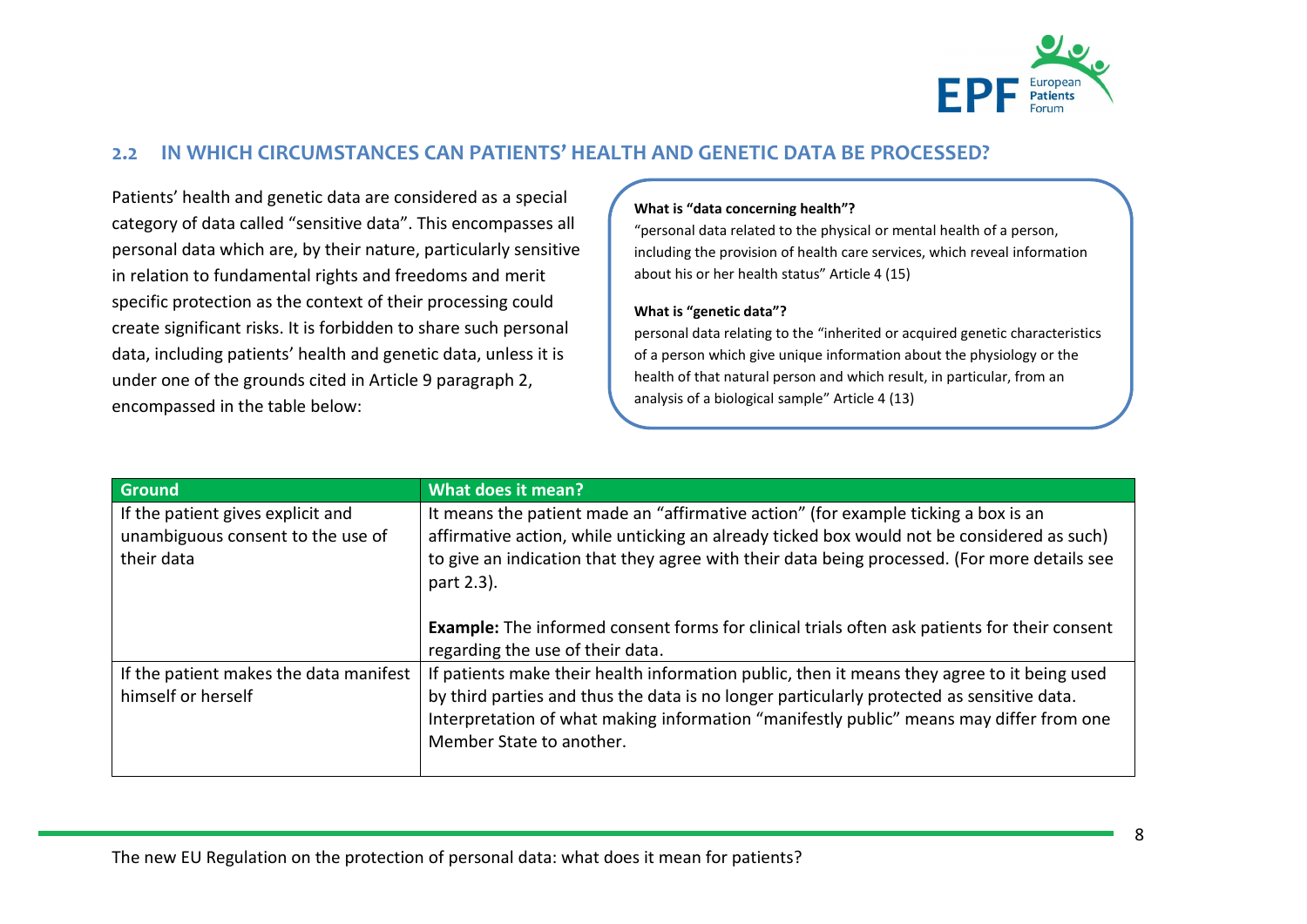

| <b>Ground</b>                            | <b>What does it mean?</b>                                                                              |  |  |
|------------------------------------------|--------------------------------------------------------------------------------------------------------|--|--|
|                                          | Example: It is important to note that this provision can raise questions when it comes to              |  |  |
|                                          | personal health information made public on the internet (through a blog or social media). <sup>3</sup> |  |  |
| If it is in the patient's vital interest | Consent is not needed in circumstances where exchange of information is vital for the                  |  |  |
|                                          | patient but they are unable to provide consent.                                                        |  |  |
|                                          |                                                                                                        |  |  |
|                                          | <b>Example:</b> In a medical emergency situation where the patient is unconscious.                     |  |  |
| For healthcare purposes                  | The law allows the processing of patients' data (without asking for consent) for preventive            |  |  |
|                                          | or occupational medicine, for the assessment of your working capacity, for medical                     |  |  |
|                                          | diagnosis, for the provision of health or social care or treatment, or the management of               |  |  |
|                                          | health or social care systems and services. In these cases, an important safeguard is that             |  |  |
|                                          | personal data can only be collected, used or shared by a person subject to professional                |  |  |
|                                          | secrecy.                                                                                               |  |  |
|                                          |                                                                                                        |  |  |
|                                          | Example: if your specialist needs to notify your general practitioner about your health                |  |  |
|                                          | information, s/he does not need your consent to do it.                                                 |  |  |
| For public interest in the area of       | This ground applies if the processing is necessary to protect the population against a serious         |  |  |
| public health                            | cross-border threat to health, or ensuring high quality standards and safety of healthcare,            |  |  |
|                                          | medicinal products, or medical devices.                                                                |  |  |
| To carry out the right of the person     | This gives the right to data controllers to process health information in the field of                 |  |  |
| that controls patients' data in the      | employment, for social security and to comply with social protection law. In these cases,              |  |  |
| field of employment, social security     | Member States should have in place appropriate safeguards for patients' fundamental                    |  |  |
| and social protection law                | rights and interest. This safeguard is important given that some patients may face stigma or           |  |  |
|                                          | discrimination due to undue disclosure of their condition, for example in the workplace.               |  |  |

 $\overline{a}$ 

<sup>&</sup>lt;sup>3</sup> The Article 29 Working Party (established by the Directive 95/46/EC has adopted an opinion related to online media networking which further discusses privacy on social media [http://ec.europa.eu/justice/data-protection/article-29/documentation/opinion-recommendation/files/2009/wp163\\_en.pdf](http://ec.europa.eu/justice/data-protection/article-29/documentation/opinion-recommendation/files/2009/wp163_en.pdf)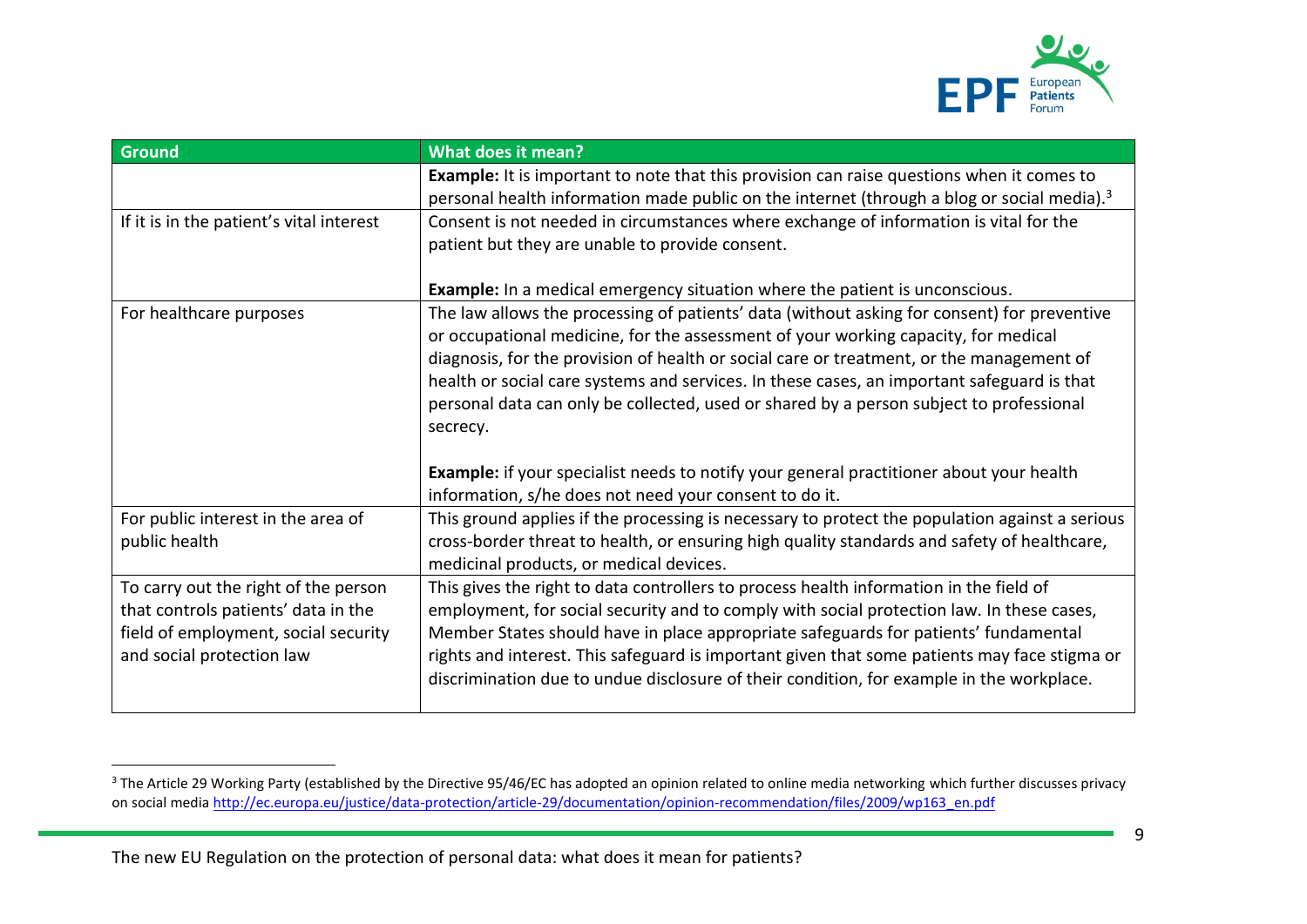

| <b>Ground</b>                         | What does it mean?                                                                              |
|---------------------------------------|-------------------------------------------------------------------------------------------------|
|                                       | Example: it may be necessary to process identifiable health information for social security     |
|                                       | activities – for reimbursement of healthcare, or if the patient is entitled to a social benefit |
|                                       | as a result of their health condition for example. It may also be necessary in the field of     |
|                                       | employment (e.g. for sick leaves).                                                              |
| Substantial public interest           | Each Member State can define what "substantial public interest" means, but has to respect       |
|                                       | the essence of the right to data protection, and to adopt specific measures to protect          |
|                                       | fundamental rights.                                                                             |
| For other more specific reasons       | Foundations, associations or any other not-for-profit body with a political, philosophical,     |
|                                       | religious or trade union aim can process the data of their members, former members or           |
|                                       | persons they are often in contact with in the course of their activities, under the condition   |
|                                       | that they apply appropriate safeguards.                                                         |
|                                       | Patients' health and genetic data can also be processed in case of any legal claim.             |
| Processing is necessary for archiving | In these cases, researchers can use patients' data without asking for explicit consent if they  |
| purposes in the public interest,      | respect Union and Member States law regarding having other safeguards in place in order         |
| scientific or historical research     | to respect patients' rights to data protection. Key-coding the data is considered as one of     |
| purposes or statistical purposes      | the possible safeguards.                                                                        |

# <span id="page-9-0"></span>**2.3 RULES FOR CONSENT**

The new Regulation establishes rules to strengthen citizen's rights as regards the process of consent for the collection, use and sharing of their personal data.

 The regulation explains that consent must be **explicit and unambiguous,** that is to say it needs to be given through a clear affirmative act, it has to be freely given, and be an "unambiguous indication of a data subject's agreement to the processing of their personal data". This can be written, electronic or oral. Silence or inactivity (a pre-ticked box for example) cannot be considered as consent (Recital 32).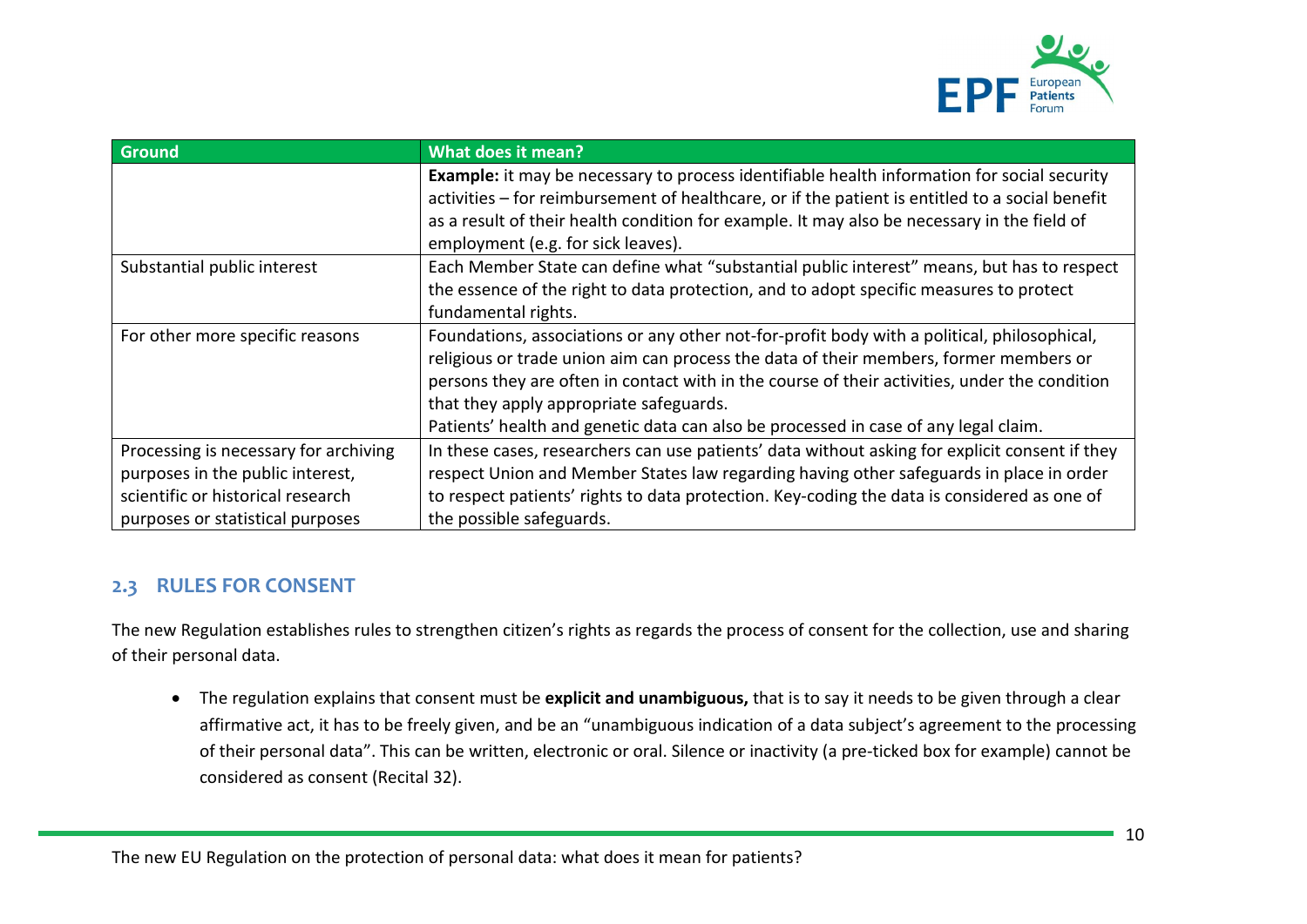

- Data controllers –that is to say persons or entities that collect data from people have to be able to demonstrate that a person has given consent. In other words, the **burden of the proof** is with them (Article 7 para. 1).
- Consent has to be informed: It has to be demanded in **intelligible and easily accessible forms**, using clear and plain language, and be distinguishable from other matters (Article 7 para.2).
- In addition, patients should be informed on how to **withdraw consent** prior to giving it (Article 7 para.3)
- **For children below 16**, parental consent is necessary for the processing of data to be lawful– Member States may decide to lower that age, but not below 13 (Article 8).

# <span id="page-10-0"></span>**2.4 ZOOM ON WHAT IT MEANS ….**

Ð **In healthcare:** In healthcare, the rules on data protection allows for patients' data to be processed as long as the person who does the processing is bound by professional secrecy (Article 9 para 2 (i)). This means that healthcare professionals and healthcare institutions do not have an obligation to ask systematically for patients' consent before they can use it. However, they are bound by all the principles described in point 2.1 (or Article 5 in the Regulation), which ensures the exemption from consent is proportionate and limited to what is necessary for the patients' health and social care.

This greater flexibility in healthcare to use data without consent can be positive in several respects, as it means:

- **more possibility for communication** of data within a patients' healthcare team which is important for integrated care.
- **it is less burdensome for healthcare professionals** if they do not have to obtain consent every time to share data.

**In research:** Data protection in health research led to debates during the legislative process, in particular regarding whether there should be exemptions from the obligation to always seek consent before using patients' data for research in cases where asking for consent or re-consent is impossible (Article 89).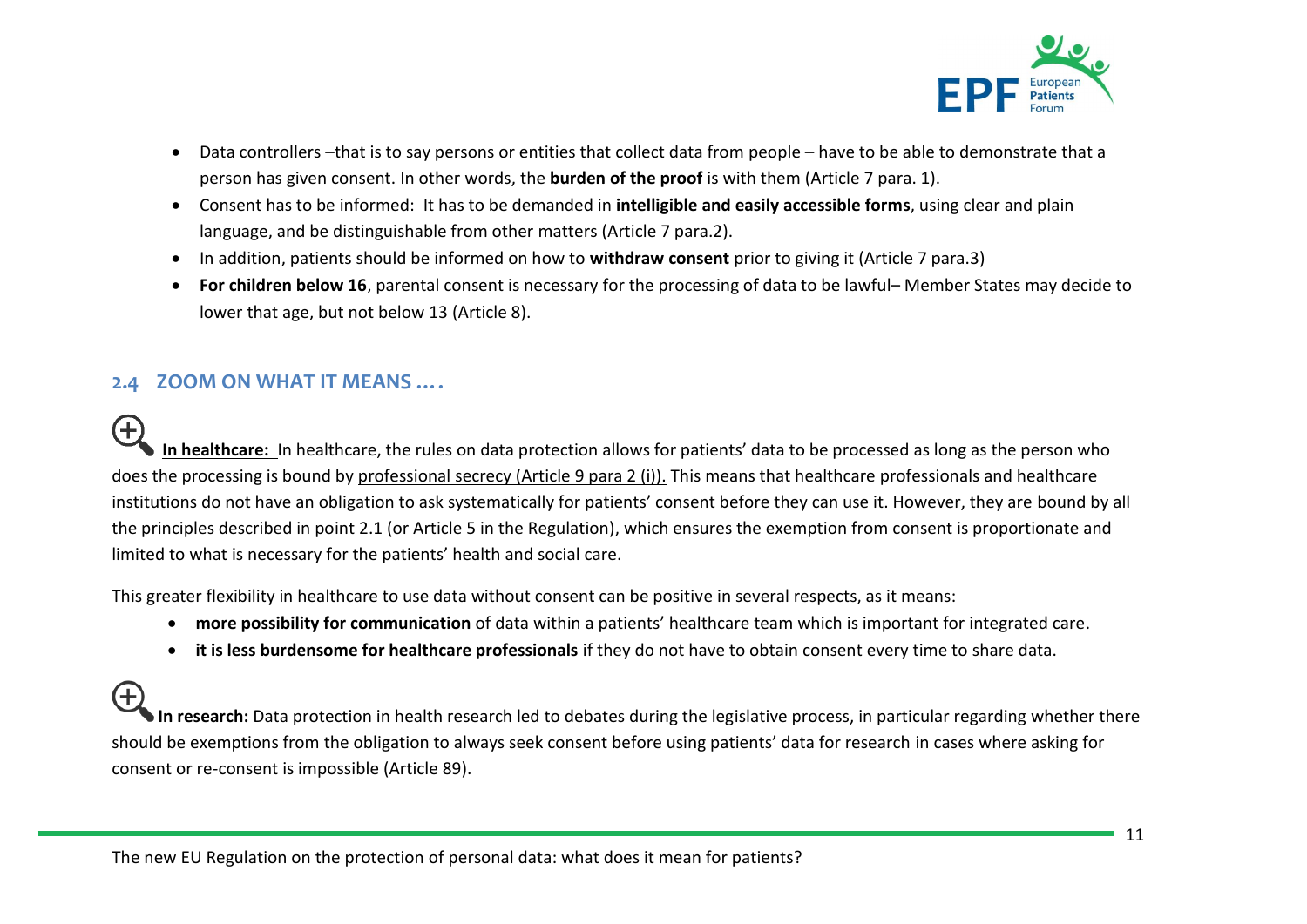

EPF's [position](http://www.eu-patient.eu/whatwedo/Policy/Data-Protection/) was that although informed consent is a fundamental right and should be the rule, in some cases exemptions to consent for sharing data are needed to make research possible. In these cases, other safeguards need to be in place to ensure patients' rights are upheld. Examples of such cases are available on the "data saves lives" campaign website.<sup>4</sup> In many cases studies, researchers used data collected by healthcare systems or previous studies and re-consenting all the participants would have represented a disproportionate effort, considering safeguards such as key-coding were in place to protect the data.

In the Regulation, there is an option for exemption to consent for research purposes, and if it is used researchers must ensure that technical and organisational safeguards are in places when using patients' data (Article 89 para 1). The safeguards that must be met will need to be specified in Union or Member State law (Article 89, para 2 and 3). One such safeguard mentioned in the Regulation is **pseudonymisation<sup>5</sup>** , which ensures confidentiality through key-coding the data to make it almost impossible to identify who the data is about without the key. It also asks researchers to use anonymous data where possible, especially if identifiable data are not needed for the research purpose that they are pursuing. Anonymising data is different from pseudonymised data, it means that it is completely impossible to find the identity of the person from the data at all.

Another interesting fact for patients is that the Regulation mentions the importance of **registries**, something EPF had strongly advocated for given that patient registries can play a key role in advancing knowledge of diseases and treatment. The legislation explains it is lawful to process data for registries (under the scientific research ground) provided researchers or anyone who is running such registries follow the rules and safeguards established by Member States. (Recital 157).

 $\overline{a}$ 

<sup>4</sup> http://www.datasaveslives.eu/case-studies/

<sup>&</sup>lt;sup>5</sup> Also defined in article 4 point 5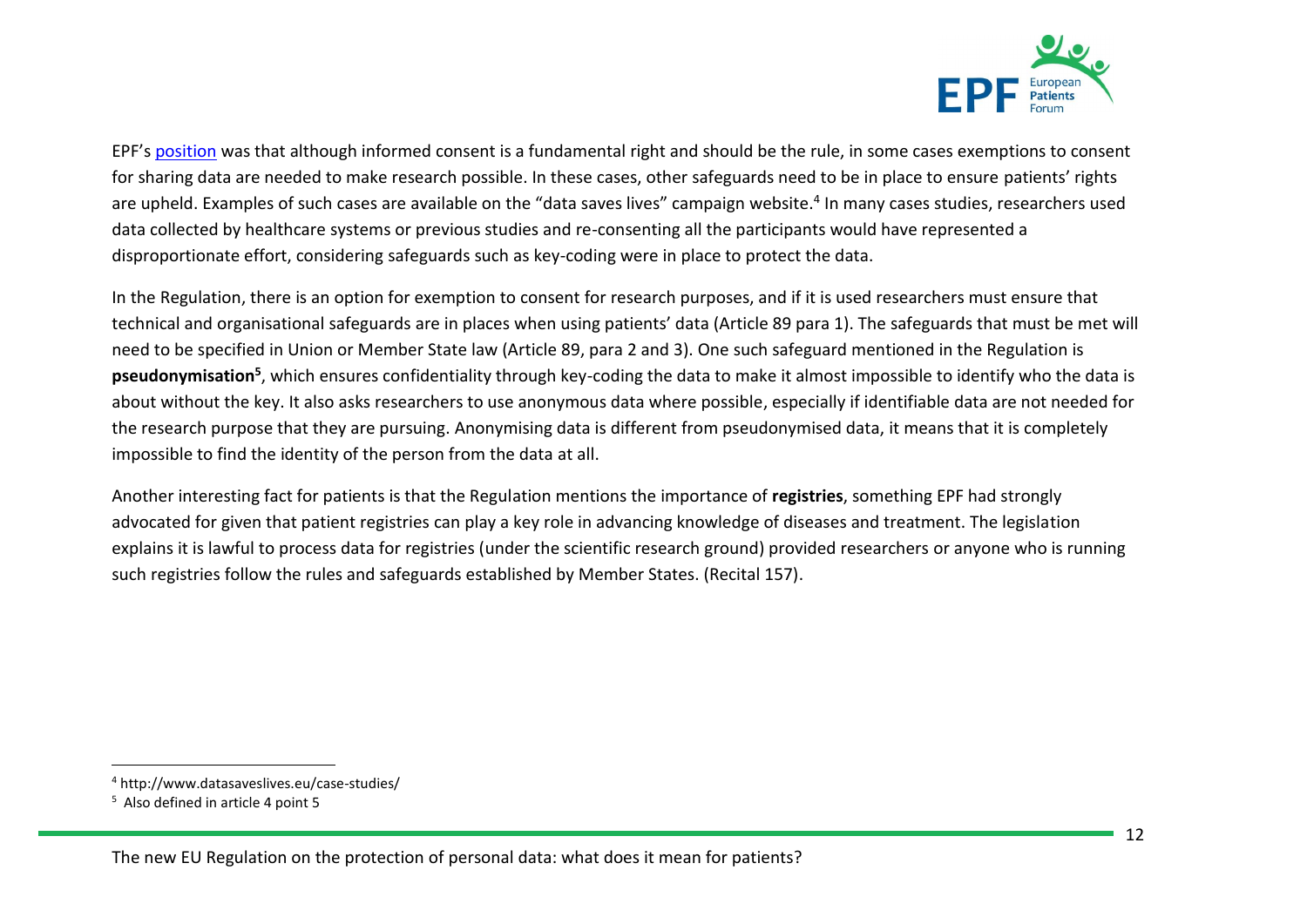

# <span id="page-12-0"></span>3. What are the rights provided by EU law to patients regarding their data?

The new Regulation seeks to empower citizens with rights to be informed and puts them more in control of their personal data. These rights apply to patients in healthcare. They also apply in research, though in this case there may be some proportionate exemptions defined by the European Union or Member States, as for example withdrawing a patients' data could have consequences on the research results and quality.

| What right?                                                                                     | Article n°               | <b>What does it mean for patients?</b>                                                                                                                                                                                                                                                                                                                                                                                                                                                                                                                           | What to watch out for? (limits to<br>this right)                                                                                                                                                                                                                                                                                                                                                              |
|-------------------------------------------------------------------------------------------------|--------------------------|------------------------------------------------------------------------------------------------------------------------------------------------------------------------------------------------------------------------------------------------------------------------------------------------------------------------------------------------------------------------------------------------------------------------------------------------------------------------------------------------------------------------------------------------------------------|---------------------------------------------------------------------------------------------------------------------------------------------------------------------------------------------------------------------------------------------------------------------------------------------------------------------------------------------------------------------------------------------------------------|
| To access one's own<br>personal data                                                            | Recital 63<br>Article 15 | The right to access your own personal data is part<br>of your fundamental right to data protection<br>The right to access your medical record is explicitly<br>mentioned in the new Regulation<br>If you request a copy of the personal data being<br>processed by a data controller about you, they<br>have to provide it to you<br>The Regulation encourages the establishment of<br>remote ways to provide you with access, such as<br>electronic health records<br>The controller has the right to check your identity<br>before providing you with the data | The controller can charge a fee<br>for the administrative cost of<br>providing the data when you<br>request it more than once.<br>Article 12 also explains that a<br>fee can be charged when the<br>request for data is<br>"unfounded" or repetitive.<br>If you provided your data in<br>the context of a scientific<br>research, there may be<br>exemptions to this right (see<br>part 4.1 of this document) |
| Right to data<br>portability/to transfer<br>your data from one<br>data controller to<br>another | Article 20               | When you have consented to provide your health<br>data, and that it is in a machine readable format<br>(e.g. in electronic form), you can request to receive<br>a copy in order to transfer it to another entity or<br>person, and you can also demand that it is<br>transferred directly for you                                                                                                                                                                                                                                                                | When the processing of your<br>health data happens on<br>another ground than your<br>explicit consent (see part 2.2),<br>this right doesn't apply, which<br>limits it in an important way                                                                                                                                                                                                                     |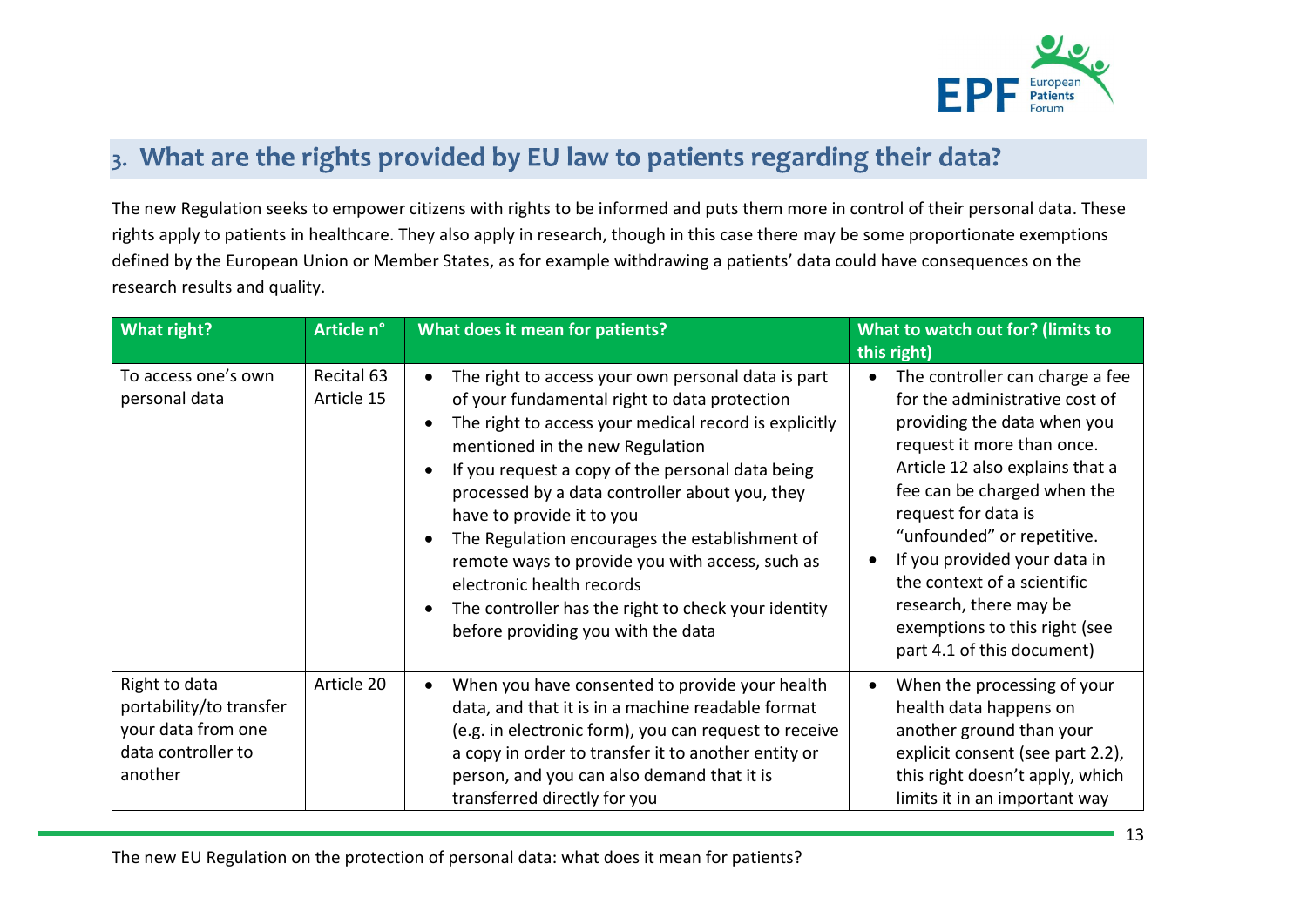

| What right?                                                | Article n° | What does it mean for patients?                                                                                                                                                                                                                                                                                                                                                                                                                                                                                                                                                                                          | What to watch out for? (limits to<br>this right)                                                                                                         |
|------------------------------------------------------------|------------|--------------------------------------------------------------------------------------------------------------------------------------------------------------------------------------------------------------------------------------------------------------------------------------------------------------------------------------------------------------------------------------------------------------------------------------------------------------------------------------------------------------------------------------------------------------------------------------------------------------------------|----------------------------------------------------------------------------------------------------------------------------------------------------------|
|                                                            |            | It could be positive and encourage controllers<br>$\bullet$<br>(hospitals, doctors) to ensure that data is in a<br>format that can easily be transferred                                                                                                                                                                                                                                                                                                                                                                                                                                                                 | There is no firm obligation for<br>$\bullet$<br>controllers to ensure the data<br>is easily transferable                                                 |
| Right to object to the<br>processing of your<br>data       | Article 21 | Under the new regulation you can object to the<br>processing of your data by a controller under these<br>circumstances:<br>If the processing happens for a task performed<br>$\bullet$<br>in the public interest (Article 6 para $1(e)$ )<br>If the processing happens for the legitimate<br>purpose of the controller (Article 6 para 1(f))<br>If it happens in the context of direct marketing<br>$\bullet$                                                                                                                                                                                                            | In research, you can object to the<br>processing, unless it is necessary for<br>a task carried out for reasons of<br>public interest (Article 21 para 6) |
| Right to rectification or<br>erasure of data               | Article 16 | You can ask for the rectification of inaccurate personal<br>data (e.g. in your medical record) and incomplete data<br>completed.                                                                                                                                                                                                                                                                                                                                                                                                                                                                                         |                                                                                                                                                          |
| Right to erasure (so<br>called "right to be<br>forgotten") | Article 17 | You can have your data erased. This is the so-called<br>"right to be forgotten". This is especially the case if:<br>you have withdrawn consent and the data<br>controller has no other grounds for processing<br>your data<br>if there is no longer a purpose for processing it,<br>in accordance with the principle of limited<br>storage and data minimisation.<br>if the processing is unlawful in the first place<br>When the controller has made the information public,<br>e.g. online, he has to take reasonable step to ensure<br>other controllers also remove links etc. in order to<br>implement your rights. | There are derogations to your right<br>to have data erased in research and<br>in healthcare. (see part 4.1)                                              |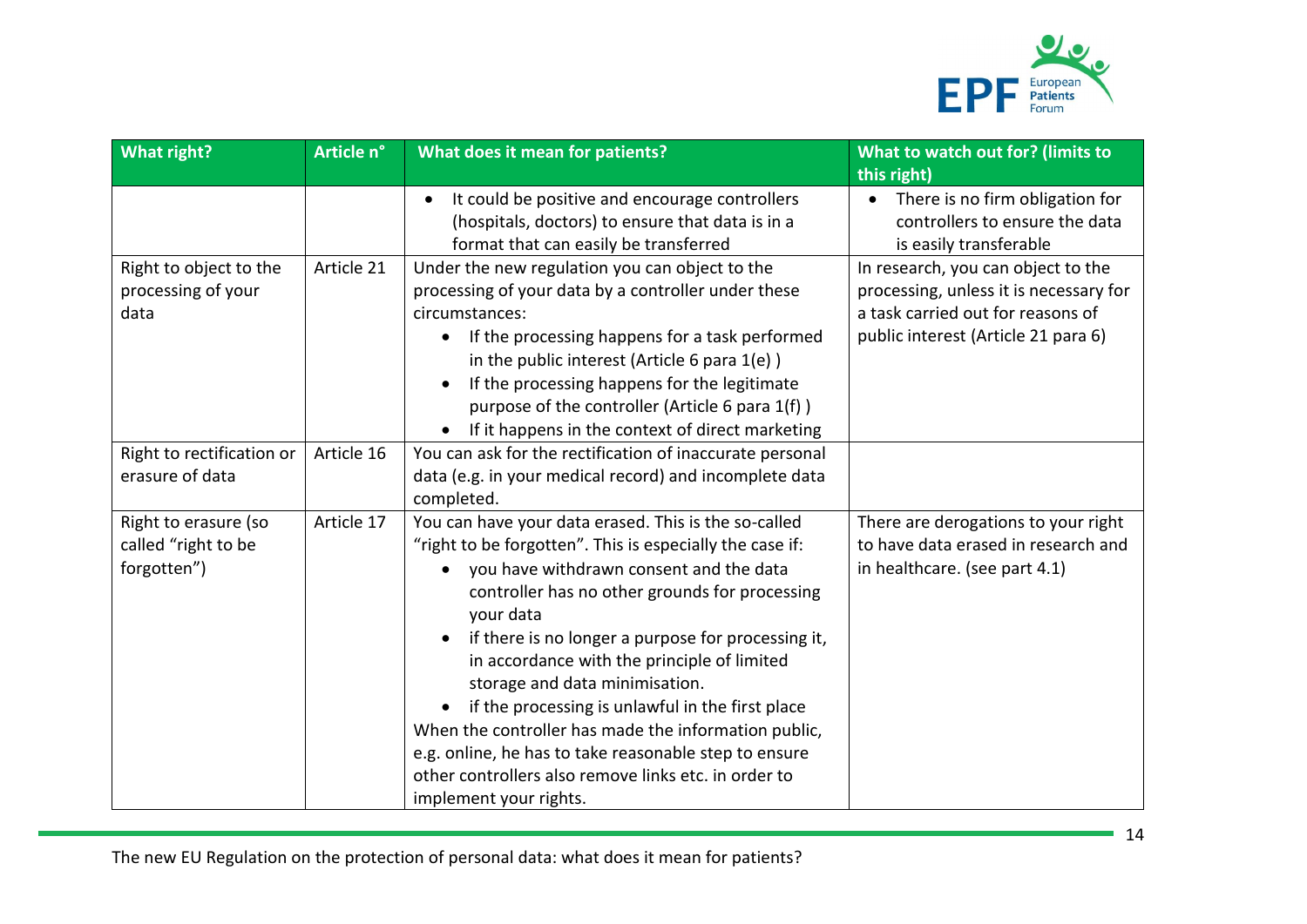

| <b>What right?</b>                                                                             | Article n°           | What does it mean for patients?                                                                                                                                                                                                                                                                                                                                                                                                                                                                                                                                                                                                                                                                                                                                                                                                                                                                                                | What to watch out for? (limits to<br>this right)                                                                                                                                                     |
|------------------------------------------------------------------------------------------------|----------------------|--------------------------------------------------------------------------------------------------------------------------------------------------------------------------------------------------------------------------------------------------------------------------------------------------------------------------------------------------------------------------------------------------------------------------------------------------------------------------------------------------------------------------------------------------------------------------------------------------------------------------------------------------------------------------------------------------------------------------------------------------------------------------------------------------------------------------------------------------------------------------------------------------------------------------------|------------------------------------------------------------------------------------------------------------------------------------------------------------------------------------------------------|
| Rights in case of<br>breach                                                                    | Article 34           | If there is a security breach and your personal data is<br>unduly disclosed, accessed, or destroyed, the data<br>controller should keep you informed about the breach if<br>it is a threat to your rights or freedoms, unless they<br>have taken other measures to protect the data (like key<br>coding the data). They should also inform their national<br>supervisory authority of the breach.                                                                                                                                                                                                                                                                                                                                                                                                                                                                                                                              | It is important to ensure that<br>supervisory authorities are<br>accurately informed of the threat to<br>rights and freedoms represented by<br>undue disclosure of health or<br>genetic information. |
| Right to lodge a<br>complaint and to<br>effective judicial<br>remedy, right to<br>compensation | Article 77,<br>79,82 | Each Member State has a supervisory authority<br>$\bullet$<br>for data protection. You have the right to lodge a<br>complaint with these bodies in case of breach of<br>your data protection rights, and the supervisory<br>authorities will also provide forms to facilitate<br>the complaint procedure. If the complaint is<br>about a case of cross border data exchange,<br>there will be cooperation between supervisory<br>authorities. A list of data protection authorities<br>is available here:<br>http://ec.europa.eu/justice/data-<br>protection/bodies/authorities/index_en.htm.<br>You also have a right to "effective judicial<br>remedy": you have the right to have your right<br>enforced by a court of law when your rights are<br>not respected.<br>If a data controller infringes this Regulation and<br>causes you damage, whether it is material or<br>not, you have a right to be compensated, in this |                                                                                                                                                                                                      |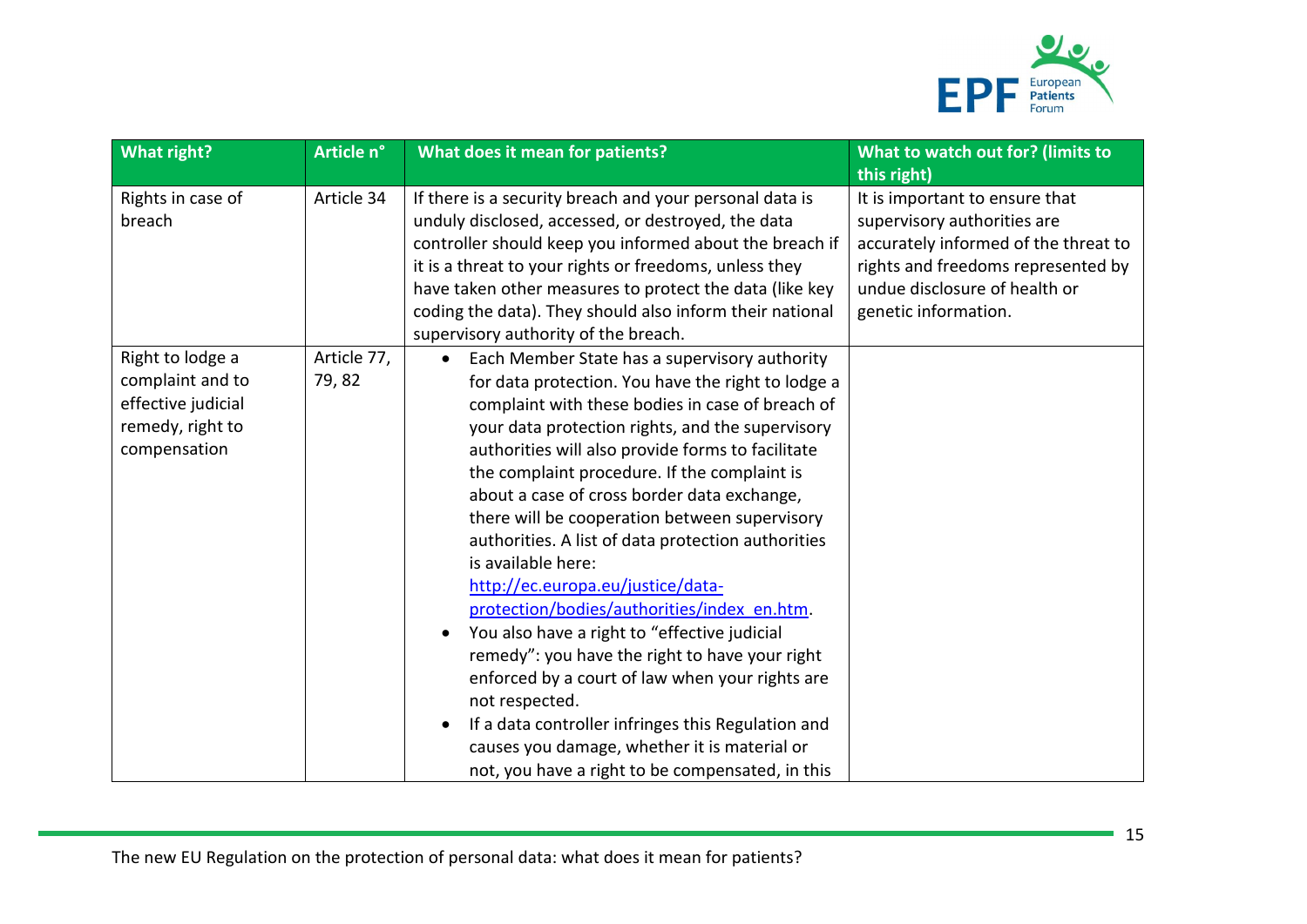

| What right?                          | Article n°           | What does it mean for patients?                                                                                                                                                                                                                                                                                                                                                                                                        | What to watch out for? (limits to<br>this right)                                                                                                            |
|--------------------------------------|----------------------|----------------------------------------------------------------------------------------------------------------------------------------------------------------------------------------------------------------------------------------------------------------------------------------------------------------------------------------------------------------------------------------------------------------------------------------|-------------------------------------------------------------------------------------------------------------------------------------------------------------|
|                                      |                      | case you should lodge a complaint in front of a<br>court of law.                                                                                                                                                                                                                                                                                                                                                                       |                                                                                                                                                             |
| Right to be<br>informed/transparency | Article 13<br>and 14 | The data controllers have an obligation to provide some<br>information to you. They have to provide it in a concise,<br>transparent, intelligible and easily accessible form, using<br>clear and plain language.<br>If they collect the information directly from you, they                                                                                                                                                            | There is an exemption, in the case of<br>research, if it proves to be a<br>"disproportionate burden" to<br>provide this information to data<br>subjects.    |
|                                      |                      | have to give you, at the time when they collect your<br>health data, the following information:<br>identity of the contact person or controller,<br>the purpose for which your data is processed<br>the period for which the data will be stored<br>If they intend to transfer the data in another<br>country<br>If they would like to process your data for<br>another purpose than the original one<br>Your rights as a data subject | When data subject's requests for<br>information are "unfounded" or<br>repetitive, controllers can charge<br>you to provide this information<br>(Article 12) |
|                                      |                      | In case the data has not been directly provided by you,<br>the data controller needs to give you the above<br>information, as well as information to identify the<br>source of the data and whether this source was publicly<br>accessible, what category of data was collected (e.g. if it<br>is your health data).                                                                                                                   |                                                                                                                                                             |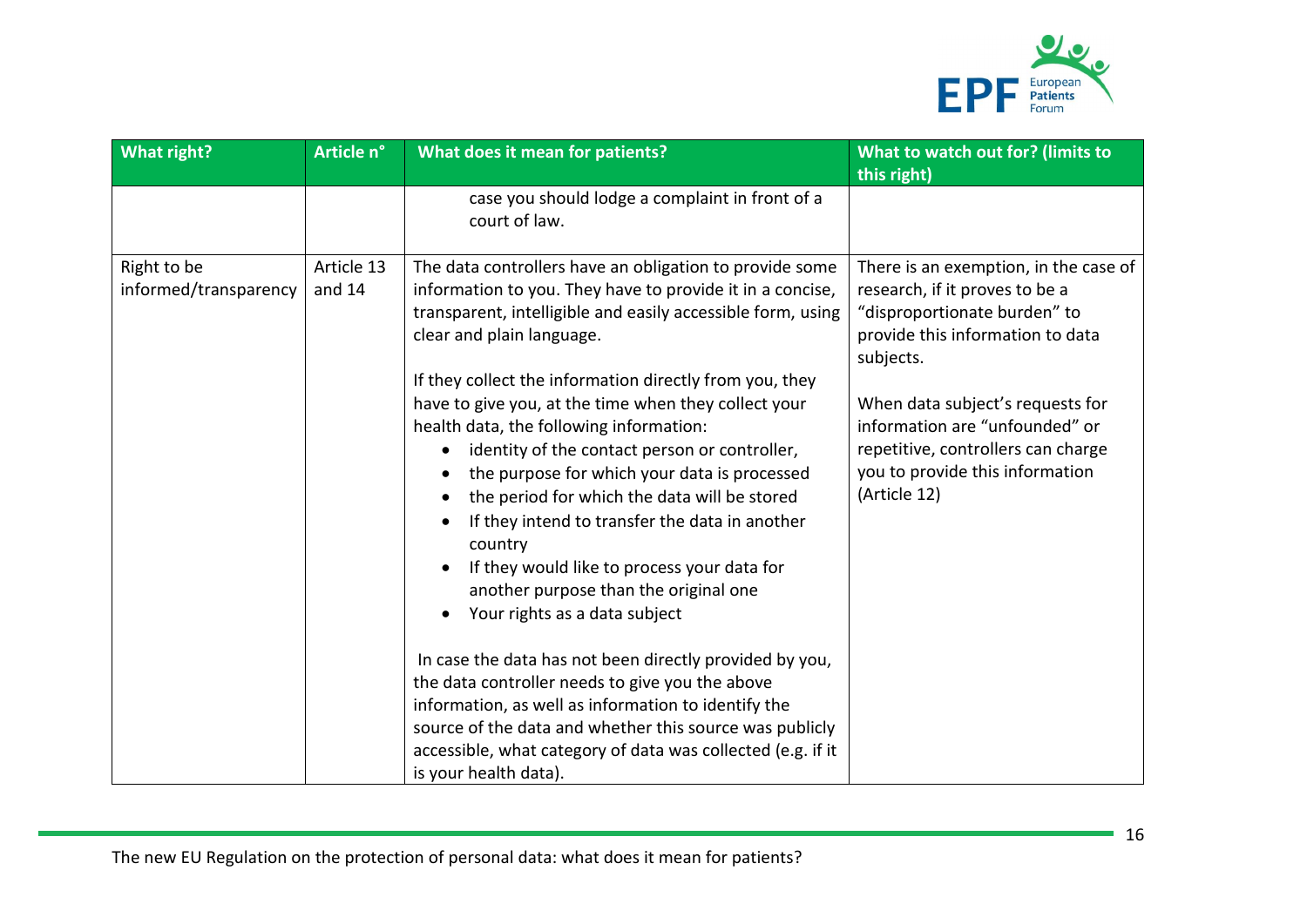

# <span id="page-16-0"></span>4. Key areas to monitor in the implementation of the Regulation

While the data protection Regulation is an improvement on the previous Directive in various respects, patients' organisations should monitor several areas in implementation to ensure patients' rights are respected and to advocate for patient empowerment.

# <span id="page-16-1"></span>**4.1 EXEMPTIONS TO PATIENTS' RIGHTS IN RESEARCH**

The Regulation allows the European Union or Member states to adopt derogations to data subjects' rights for scientific research (Article 89 para 2). The rights affected by these exemptions are, firstly, the right to access one's own data, the right to rectification and the right to restrict or object to processing of one's data. In addition, there is an exemption to patients' right to be informed about the use made of their data (Article 14 para 4b), when providing the information is a "disproportionate effort", and for the right to have one's data erased (right to be forgotten) (Article 17 para 3b).

A derogation can be provided by the Union or Member States' law in cases where the use of these rights by patients participating to research would render impossible or impair the achievement of the purpose of the research. Providing patients with certain information can for example be a problem in a blind trial, or it can come at an important cost when it concerns a large number of participants. Restriction or objection to processing of one's data can also introduce bias in the sample of data used.

There is also an exemption to the obligation to seek consent for research under appropriate safeguards, but these safeguards will need to be detailed. Only the example of pseudonymisation is provided in the Regulation (see part 2.4)

### **Recommendations for patients' organisations:**

 To encourage the EU to develop guidelines to ensure that the derogations from patients' rights for research are used only when necessary and in a proportionate way. This would help to ensure that the interpretation of rules applying in research does not differ widely from one Member State to another, as it is important to enable and facilitate research cooperation in the European Union in order to advance health research.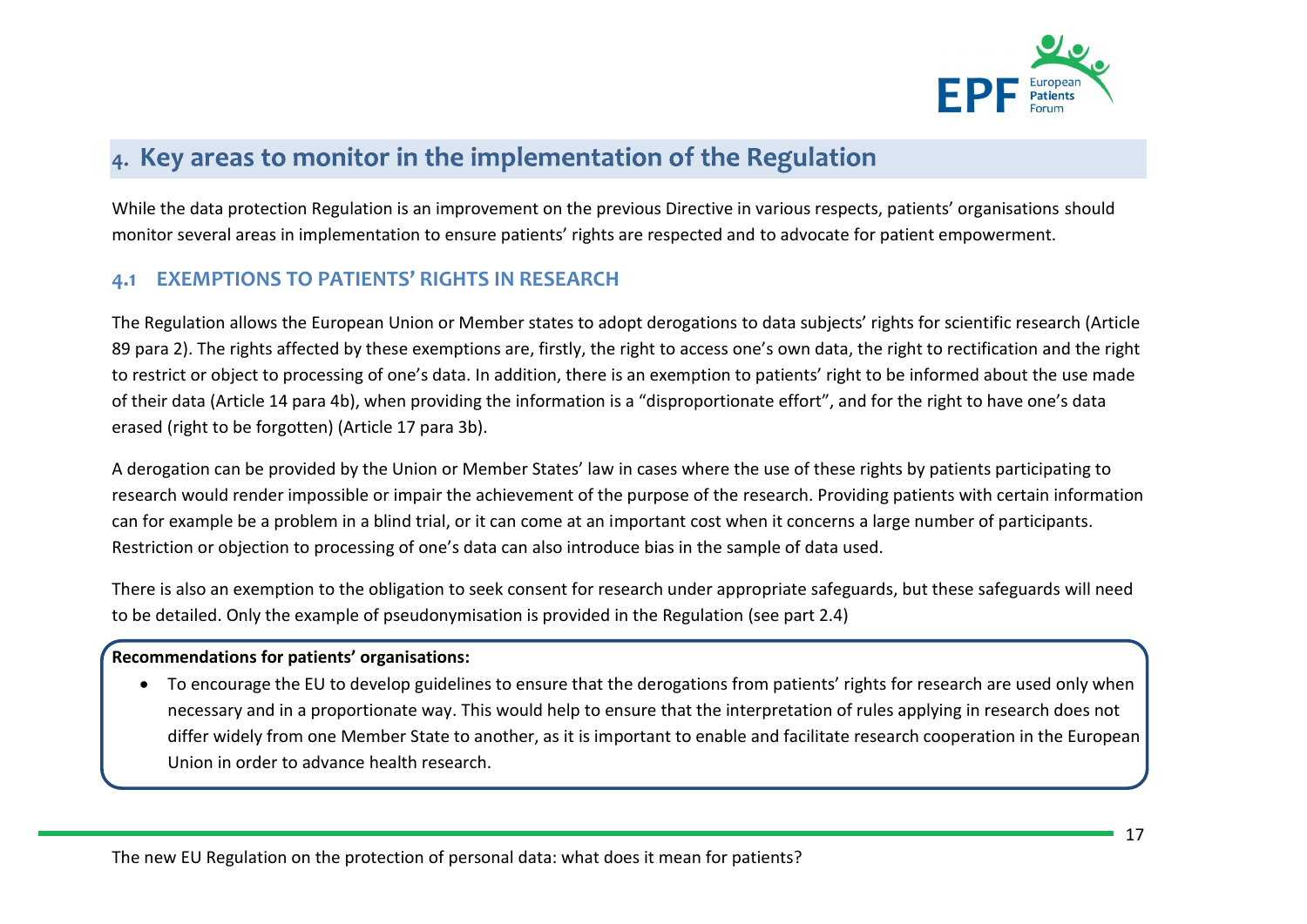

- To ask the EU and Member States to provide clear guidance on appropriate safeguards to be in place when consent of research participants is not sought in order to ensure patients' data and fundamental rights are still protected. While these safeguards can be adopted at Member State level (Recital 156 and Article 89 para 2 and 3), EU cooperation is necessary to ensure patients have similar rights across the EU.
- To ask for these guidelines to be developed with appropriate consultation of stakeholders concerned including patients.

# <span id="page-17-0"></span>**4.2 OTHER PROVISIONS THAT COULD IMPACT PATIENTS' RIGHTS**

Several other rules in the Regulation are of concern either because they could potentially limit patients' rights or because they are subject to interpretation.

The first one is the right to **access one's own medical record and health data when they are being processed**. While the Regulation explicitly recognises this right, and even encourages to provide remote access where possible, it sets various potential limits to that right which can prevent patients from accessing their health data. In particular, the Regulation does not make clear that access must be provided for free, and even allows data controllers to charge a fee for administrative costs if data subjects ask for the data more than once.

### **Recommendations for patients' organisations:**

- To advocate for patients' free access to their medical records and health data, as this is important for their health literacy and management of chronic conditions
- To ensure Member States take into account that patients with chronic and long term conditions may need to ask for access to their data more frequently, in order to manage their conditions.
- To report obstacles that patients encounter to EPF and/or decision makers or supervisory authorities
- To encourage the establishment of electronic health records, with the involvement of patients and their organisations.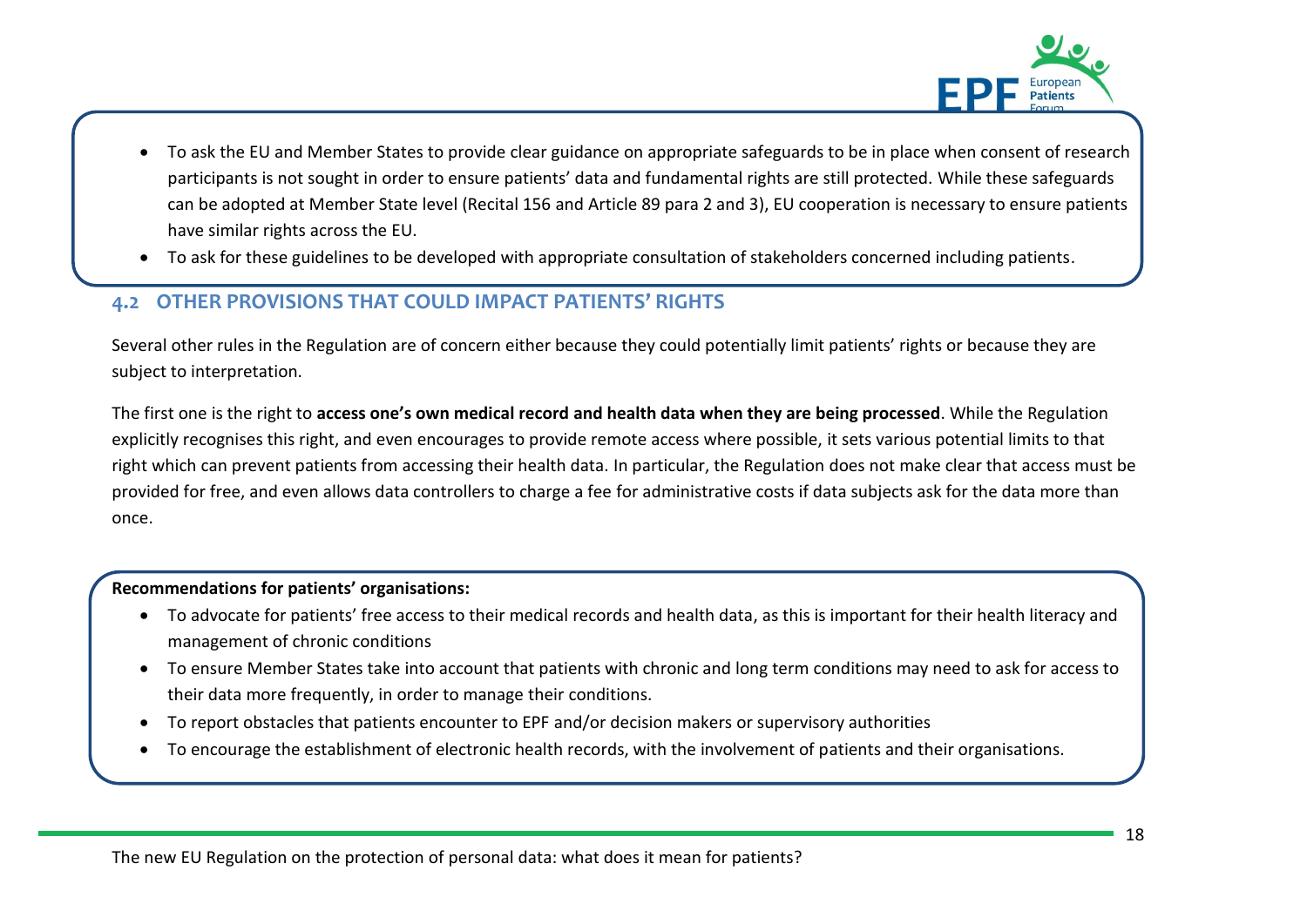

Another provision of concern is the right of data controllers to process data for employment and social security purposes. While this may be necessary, a key issue for patients in the risk of undue disclosure of their condition to employers, colleagues, or insurances given that they sometimes face stigma and discrimination at work or in insurance and banking. Article 88 allows Member States to adopt more specific rules on the processing of data in the field of employment, including specific measures to safeguard the data subject's human dignity, legitimate interests and fundamental rights.

### **Recommendation for patients' organisations:**

- Raise awareness of decision makers in Member States that patients with chronic conditions can be vulnerable to discrimination and stigma in the fields of employment and insurances
- Encourage decision-makers to adopt appropriate measures through legislation to protect patients' personal health data in this area

In case of data breaches, controllers are only asked to notify the breaches to patients if their fundamental right or freedoms are put at high risk.

### **Recommendation for patients' organisations:**

 Raise awareness of decision makers and supervisory authorities in Member States about the consequences of undue disclosure of health and genetic data on patients' rights and freedoms

# <span id="page-18-0"></span>**4.3 ENSURING PATIENTS' VOICE IS HEARD IN DATA PROTECTION DEBATES**

While there are no specific provisions on patient involvement in the governance around data protection, ensuring the voice of patients is heard when it comes to matters of personal data protection, privacy and sharing of data is essential to communicate accurately their needs and preferences to decision makers.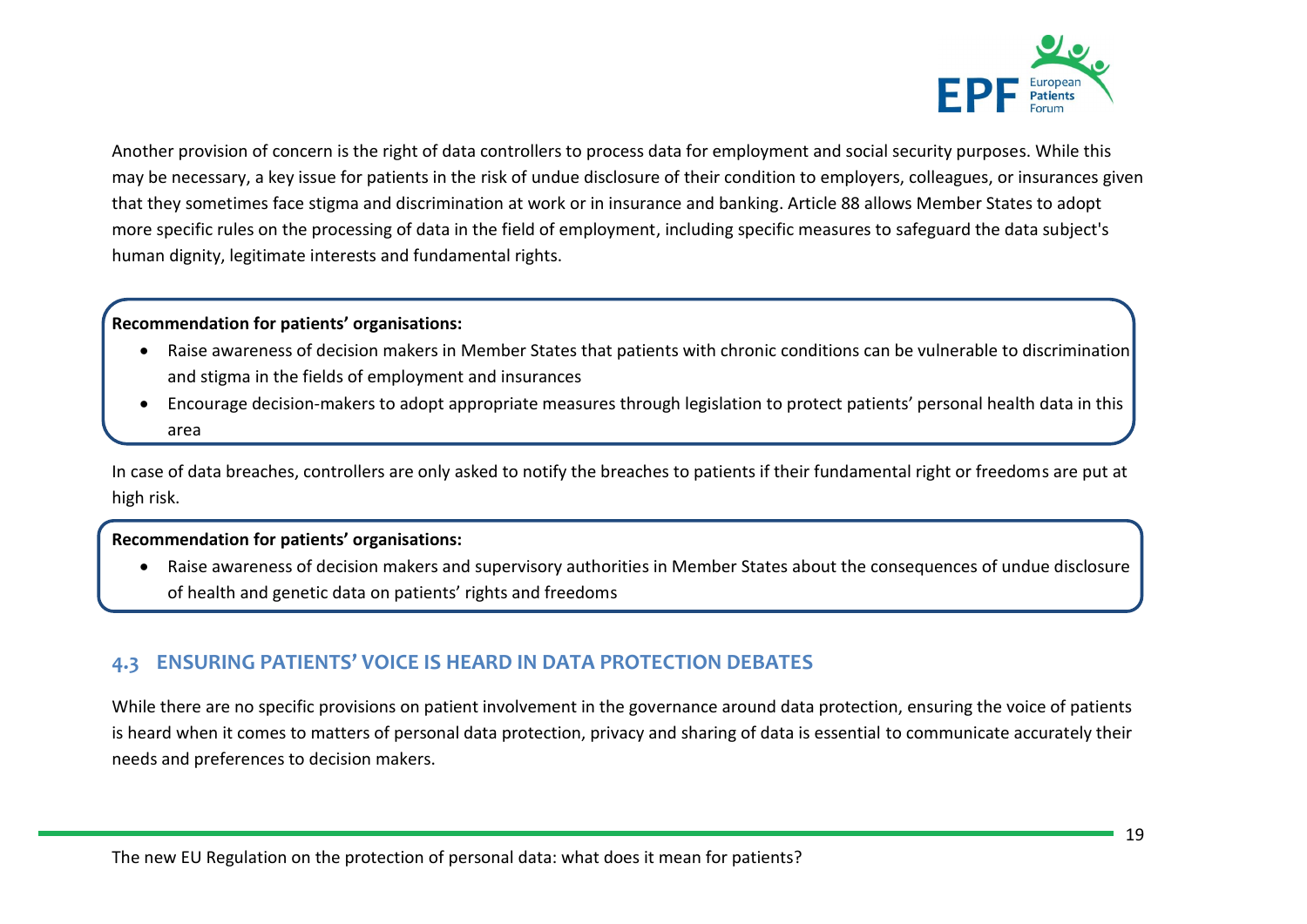

Article 80 of the Regulation provides the possibility to mandate a not for profit organisation with a legal status, and which has "statutory objectives which are in the public interest", and is" active in the field of the protection of data subjects' rights and freedoms" to complain with the supervisory authority on their behalf or seek a legal response from a court. Potentially, depending on a Member State's law and interpretation of these provisions, patients' organisations could be allowed to play this role for patients.

### **Recommendation for patients' organisations:**

- Ensure you inform your patient community about their rights to data protection under EU and national law
- Collect information regarding patients' needs, preferences and obstacles they face in using their rights in this field to inform your advocacy

# <span id="page-19-0"></span>**4.4 WHAT ABOUT WHEN PATIENTS' ORGANISATIONS ARE COLLECTING, USING, AND SHARING PATIENTS' DATA FOR ADVOCACY PURPOSES?**

The Regulation on data protection applies directly to everyone that processes data, including patient organisations. Thus patient organisations can be data controllers. It means that you can only process patients' health data on the grounds referred to in article 9, and that you need to respect the principles outlined in part 2.1 of this document. For patients' organisations that run a patient registry for research purposes, the rules described in article 89 of the Regulation apply (they are described in part 2.4 and 4.1 of these documents).

### **Recommendations for patient organisations:**

- Ensure you have the right procedures in place in accordance with the principles in part 2.1 and the rights described in part 3 when processing the health data of patients
- Ensure you provide patients with appropriate consent forms or procedures and information on their rights (including the right to withdraw consent) when needed, e.g. when they provide testimonies that you plan to use in advocacy work.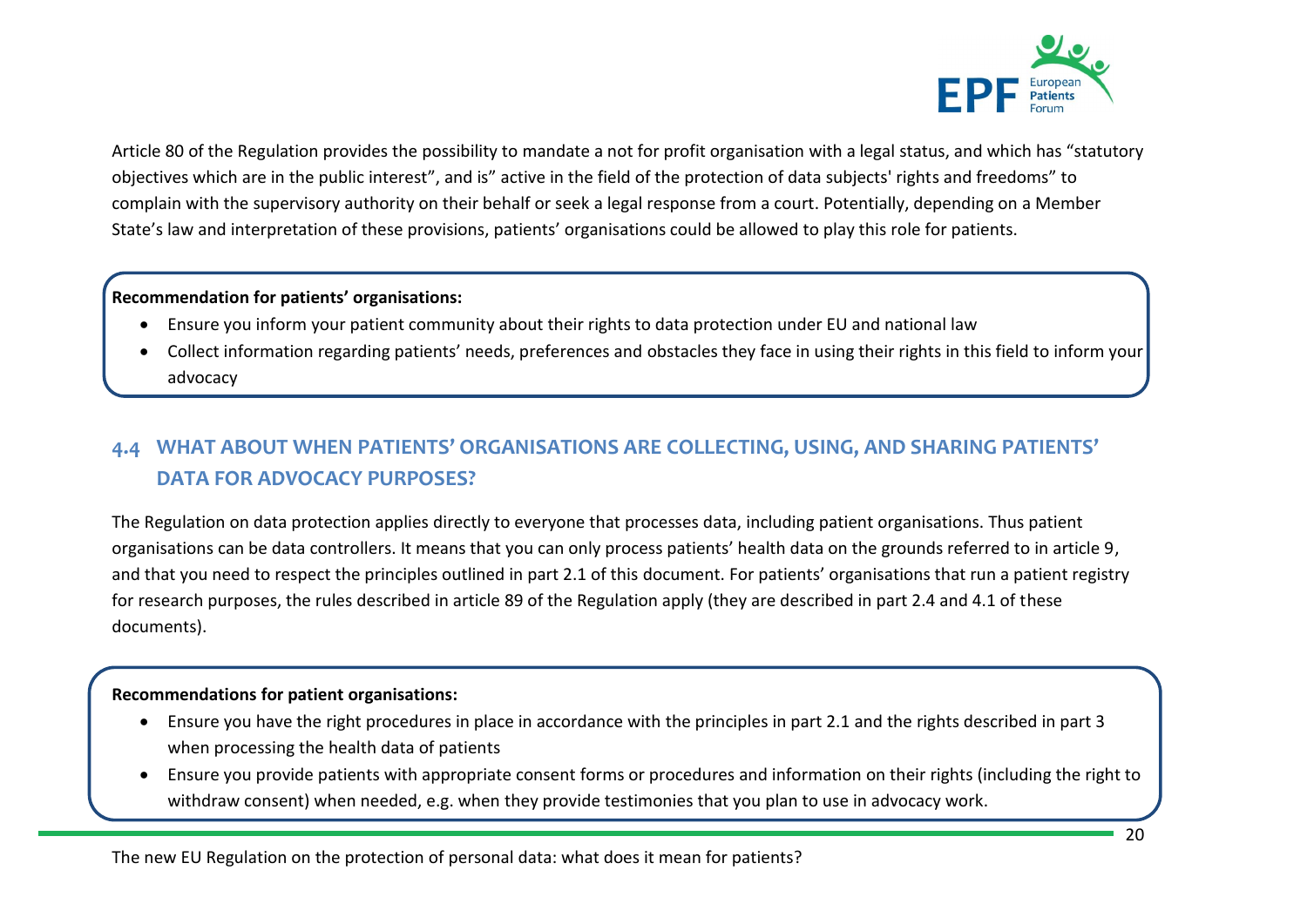

# <span id="page-20-0"></span>5. Conclusions

The General Data Protection Regulation provided new or clearer rights to citizens and patients compared to the Directive from 1995, but some of these rights have limitations. Patient organisations have a key role to play in ensuring patients are informed, empowered and involved in this area, to ensure that their right to protection of personal data is implemented while maintaining the possibility for patients to share their data smoothly for the management of their condition by health services, and to advance health research.

Big data is becoming an increasingly important topic in the health area. Big data is the combination and analysis of very large and diverse sets of data in a drive to generate healthcare innovation. It has wide reaching implications for patient care and medicines regulation, for example through the blurring of distinctions between non-health and health data; ongoing generation of information about the real-world use of medicines; patient-generated data from social media and wearable devices, and other issues which EPF will be looking at carefully in the next years. Therefore, it is important that patient organisations' continue to collect and communicate the patients' perspective on protecting and sharing of health data.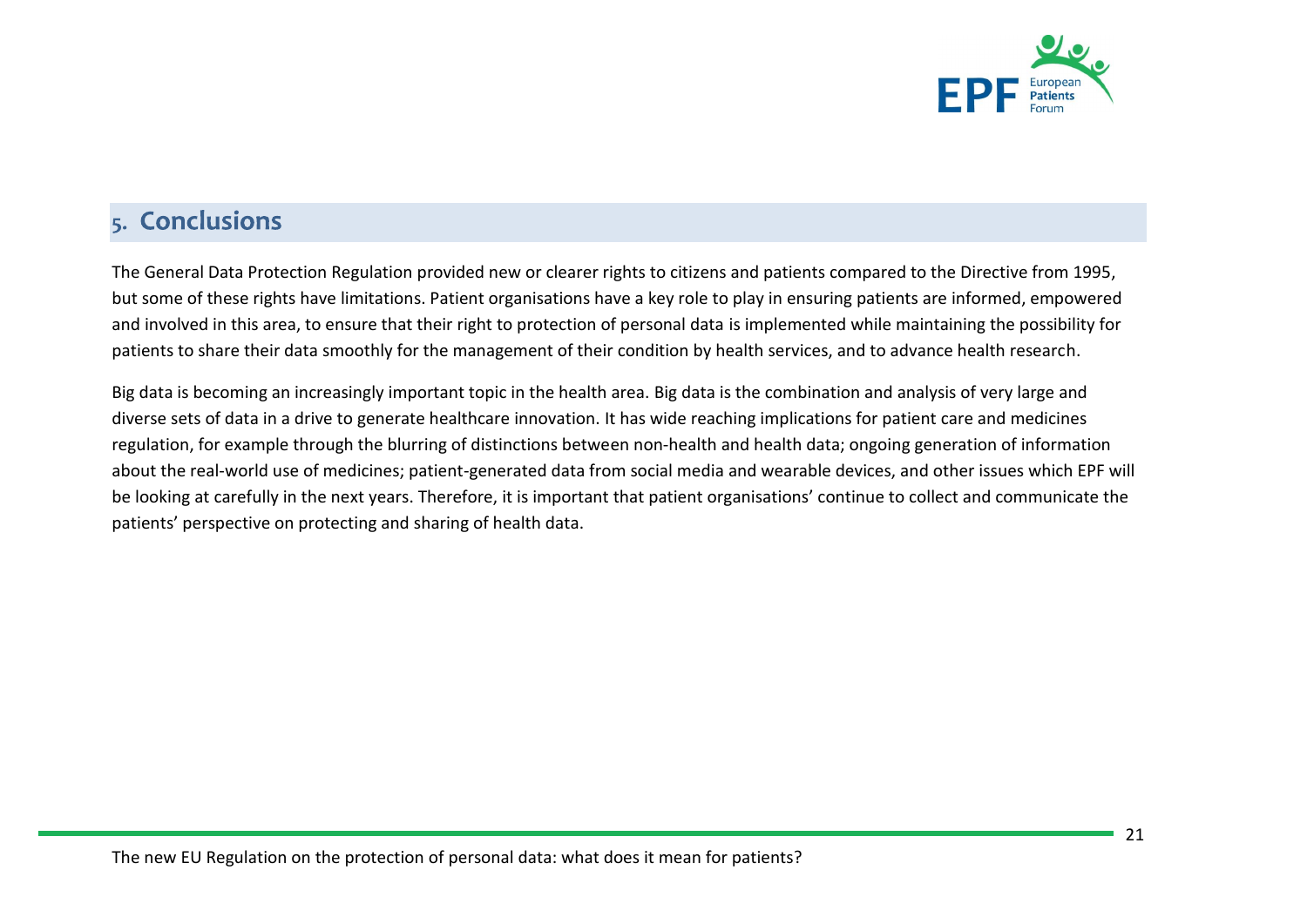

# <span id="page-21-0"></span>6. Resources

- The full text of the General Data Protection Regulation in all the official languages of the EU: [http://eur-lex.europa.eu/legal](http://eur-lex.europa.eu/legal-content/EN/TXT/?uri=OJ%3AL%3A2016%3A119%3ATOC)[content/EN/TXT/?uri=OJ%3AL%3A2016%3A119%3ATOC](http://eur-lex.europa.eu/legal-content/EN/TXT/?uri=OJ%3AL%3A2016%3A119%3ATOC)
- The European Commission published a questions and answers factsheet which gives general information the Regulation: [http://europa.eu/rapid/press-release\\_MEMO-15-6385\\_en.htm](http://europa.eu/rapid/press-release_MEMO-15-6385_en.htm)
- During the debate, EPF participated to the Data Saves Lives Campaign alongside other NGOs to raise awareness of the value of health data for research:<http://www.datasaveslives.eu/>
- The fundamental Rights Agency has published a handbook on data protection (based on the Directive from 1995) to make it more accessible[: http://fra.europa.eu/sites/default/files/fra-2014-handbook-data-protection-law-2nd-ed\\_en.pdf](http://fra.europa.eu/sites/default/files/fra-2014-handbook-data-protection-law-2nd-ed_en.pdf)
- EPF's position paper and statements on Data Protection can be found here: [http://www.eu-patient.eu/whatwedo/Policy/Data-](http://www.eu-patient.eu/whatwedo/Policy/Data-Protection/)[Protection/](http://www.eu-patient.eu/whatwedo/Policy/Data-Protection/)